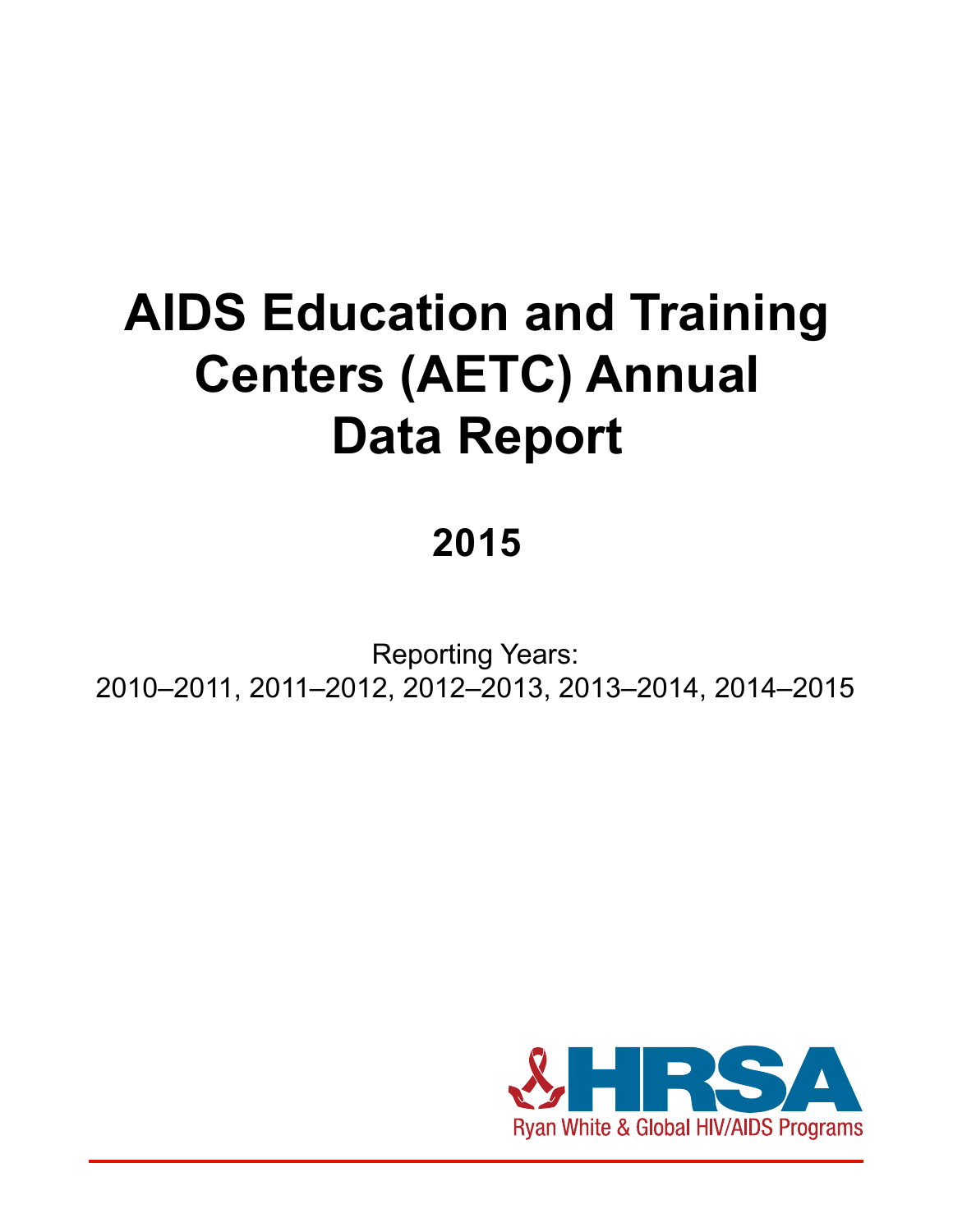The *AIDS Education and Training Centers (AETC) Annual Data Report 2015* is published by the HIV/ AIDS Bureau (HAB), Health Resources and Services Administration (HRSA), U.S. Department of Health and Human Services, Rockville, Maryland.

Data are presented for training events and trainees reported by AETC grant recipients from July 2010 through August 2015.

The *AIDS Education and Training Centers (AETC) Data Report 2015* is not copyrighted and may be used and copied without permission. Citation of the source is, however, appreciated.

#### **Suggested Citation**

Health Resources and Services Administration. *AIDS Education and Training Centers (AETC) Annual Data Report 2015*. [hab.hrsa.gov/data/data-reports](http://hab.hrsa.gov/data/data-reports). Published March 2017. Accessed [date].

### **Health Resources and Services Administration** James Macrae, MA, MPP...................................................................................... *Administrator (Acting)* **HIV/AIDS Bureau, Health Resources and Services Administration** Laura Cheever, MD, ScM ...................................................................................*Associate Administrator* Heather Hauck, MSW, LICSW ...............................................................*Deputy Associate Administrator* Antigone Dempsey, M.Ed................................................................*Director, Division of Policy and Data* Tracy Matthews, MHA, RN .......................*CAPT, USPHS; Deputy Director, Division of Policy and Data* Steven R. Young, MSPH .....................................*Director, Division of Metropolitan HIV/AIDS Programs* Michael Goldrosen, MA ................................................. *Director, Division of State HIV/AIDS Programs* Mahyar Mofidi, DMD, PhD ...........................................*CAPT, USPHS; Director, Division of Community ..................................................................................................................................HIV/AIDS Programs* Harold J. Phillips, MRP ........................................................................... *Director, Office of HIV Training ..........................................................................................................& Capacity Development Programs* April Stubbs-Smith, MPH...................................................*Director, Division of Domestic HIV Programs, Office of HIV Training and Capacity Development Programs*

#### **Information about the Ryan White HIV/AIDS Program:** www.hab.hrsa.gov

**Educational and technical assistance materials about HIV infection and the Ryan White HIV/ AIDS Program:** www.careacttarget.org

**Information about the AETC National Coordinating Resource Center:** [aidsetc.org](http://aidsetc.org)

#### **Acknowledgments**

Publication of this report was made possible by the contributions of the Ryan White HIV/AIDS Program recipients that provided AETC data to HRSA.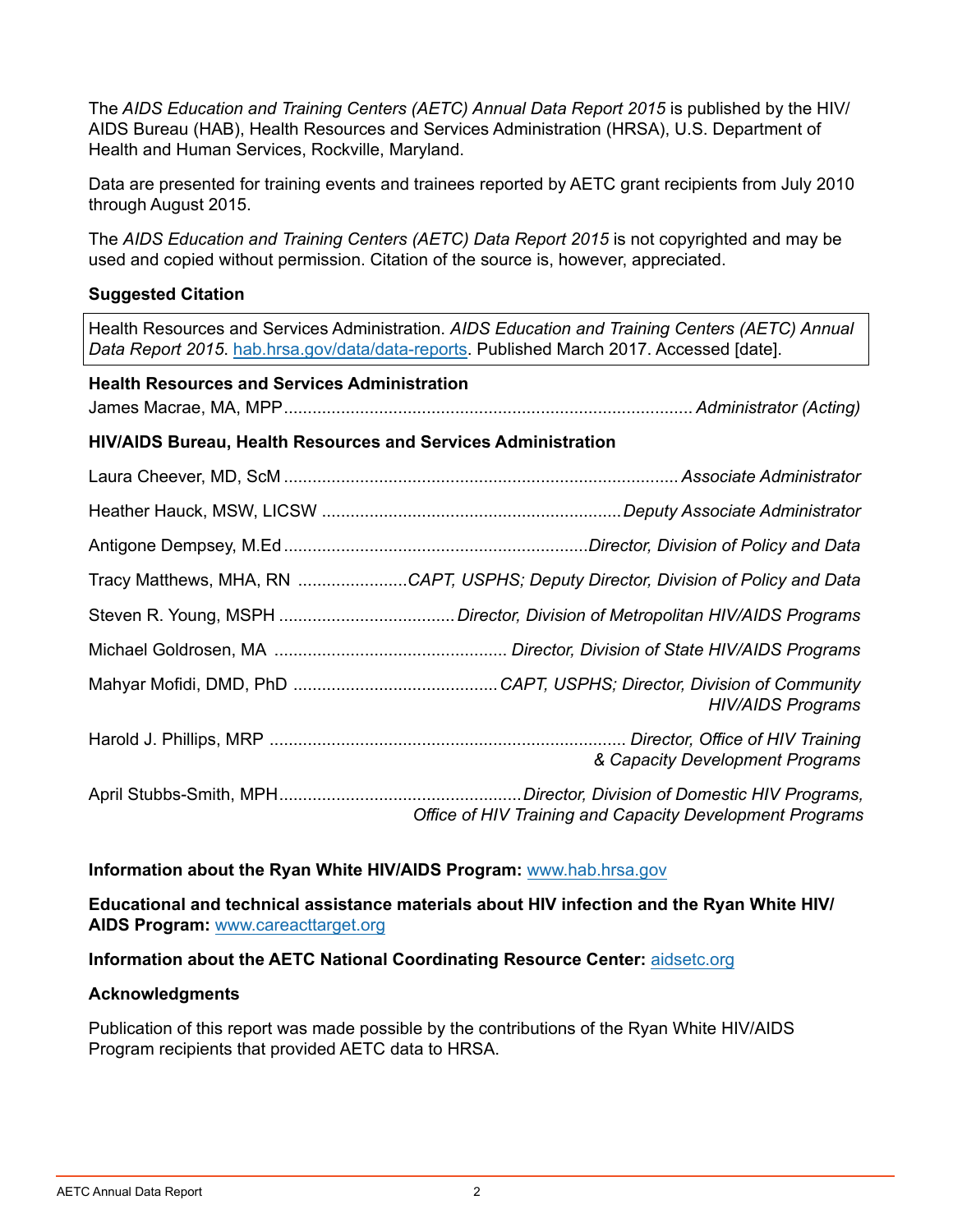### **CONTENTS**

| <b>Commentary</b>                                                                                                                                                                                                                      | $\overline{4}$ |
|----------------------------------------------------------------------------------------------------------------------------------------------------------------------------------------------------------------------------------------|----------------|
| <b>Technical Notes</b>                                                                                                                                                                                                                 | $\overline{7}$ |
| <b>Tables</b>                                                                                                                                                                                                                          |                |
| Table 1. Number of AIDS Education and Training Center (AETC) training events and<br>trainees, 2010–2015–United States and 3 territories                                                                                                | 8              |
| Table 2. Number of AIDS Education and Training Center (AETC) training events topics,<br>target populations, additional funding sources, partnering organizations, and modalities by<br>year, 2010-2015-United States and 3 territories | $8\,$          |
| Table 3. Number of AIDS Education and Training Center (AETC) trainees by year and<br>selected characteristics, 2010-2015-United States and 3 territories                                                                               | 11             |
| Table 4. Number of AIDS Education and Training Center (AETC) trainees by<br>profession/discipline and by race/ethnicity, 2015-United States and 3 territories                                                                          | 12             |
| Table 5. Number of AIDS Education and Training Center (AETC) trainees by<br>profession/discipline and by gender, 2015—United States and 3 territories                                                                                  | 12             |
| Table 6. Number of AIDS Education and Training Center (AETC) trainees by year and<br>by selected service delivery characteristics, 2010-2015-United States and 3 territories                                                           | 13             |
| Table 7. Number of AIDS Education and Training Center (AETC) trainees by year who<br>serve people living with HIV (PLWH) and by selected service delivery characteristics,<br>2010-2015-United States and 3 territories                | 14             |
| Table 8. Number of AIDS Education and Training Center (AETC) trainees by<br>years of service directly to people living with HIV (PLWH) and by race/ethnicity,<br>2015-United States and 3 territories                                  | 15             |
| Table 9. Number of AIDS Education and Training Center (AETC) trainees by<br>primary employment setting and by year, 2010–2015–United States and 3 territories                                                                          | 15             |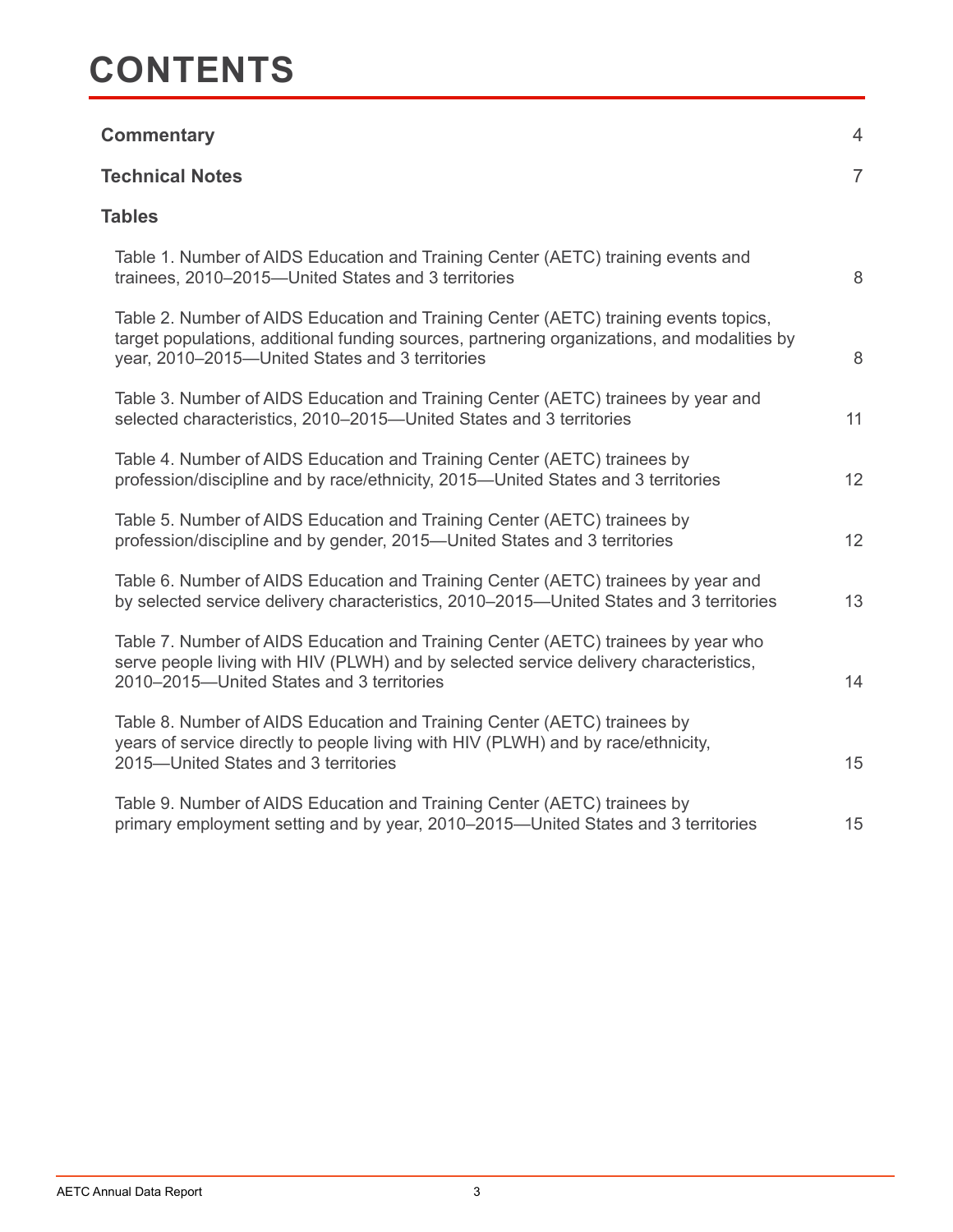## **COMMENTARY**

As a cornerstone of the Ryan White HIV/AIDS Treatment Extension Act of 2009 (Public Law 111-87 under Section 2692 of the Public Health Service [PHS] Act 42 U.S.C. 300ff-111(a); now called the Ryan White HIV/AIDS Program), the AIDS Education and Training Centers (AETC) Program is based in the Office of HIV Training and Capacity Development (OTCD) within the HIV/AIDS Bureau (HAB) of the Health Resources and Services Administration (HRSA) and consists of three distinct programs:

- 1. AIDS Education and Training Centers: Consist of eleven regional Centers, which are charged with increasing the knowledge and skills of providers and organizations to provide current, culturally appropriate HIV care across the United States. By doing so, the Regional AETC programs expand and increase overall access to and quality of HIV care across the United States.
- 2. National Centers: Consist of three Centers, which provide expert consultative services, serve as a repository for AETC training activities, and evaluate the AETC program.
- 3. Nurse Practitioner/Physician Assistant training programs: Include five training programs, which prepare nurse practitioners and physician assistants to diagnose, treat, and manage the medical care for people living with HIV (PLWH).

The AETC Program aligns with national goals to end the HIV epidemic. The eleven Regional AETC Programs aim to (1) increase the size and strengthen the skills of the current HIV clinical workforce in the United States; (2) improve outcomes along the HIV care continuum—including diagnosis, linkage to care, retention in care, and viral suppression; and (3) decrease HIV transmission and, ultimately, reduce HIV incidence by training the front-line workforce to improve the provision of care and increase sustained viral suppression for PLWH.

The AETC Program increases patient access to quality health care delivered by providers who are trained to counsel, diagnose, treat, and medically manage PLWH. Additionally, the AETC program builds the capacity of minority providers and minority-serving health professionals, both overall and through the Minority AIDS Initiative. $1$ 

The primary target audiences for training conducted by the Regional AETCs include health care providers who care for PLWH and for people who are at high risk for HIV, as well as novice and lowvolume HIV treatment providers. Trainings target traditional prescribers (e.g., physicians, physician assistants and nurse practitioners) as well as other health professionals (e.g., dentists, psychiatrists, and pharmacists). Other target audiences include allied health professionals (e.g., medical case managers and social workers) who work as members of an interdisciplinary team to improve health outcomes and well-being among PLWH.

In order to strengthen the HIV workforce, the Regional AETCs offer trainings on a variety of topics, including but not limited to: basic science and epidemiology, interpretation of complex HIV drug resistance testing, and management of antiretroviral medications. The Regional AETCs train across many practice settings, from health centers and mental health clinics to community-based organizations and providers in private practice. Training events within the Regional AETC programs are conducted through different modalities to ensure that health care professionals have access to trainings in many forms to meet their needs. The types of training interactions include didactic presentations, clinical training, group clinical consultations, individual clinical consultations, skills building, technical assistance, and any combination of these interactions.

The data in this report summarize the activities and work of the HRSA HAB AETC Regional programs from July 2010 through August 2015.

<sup>1</sup> The Minority AIDS Initiative (MAI) provides funding to strengthen organizational capacity and expand HIV-related services to address the disproportionate impact of HIV/AIDS on racial and ethnic minority populations.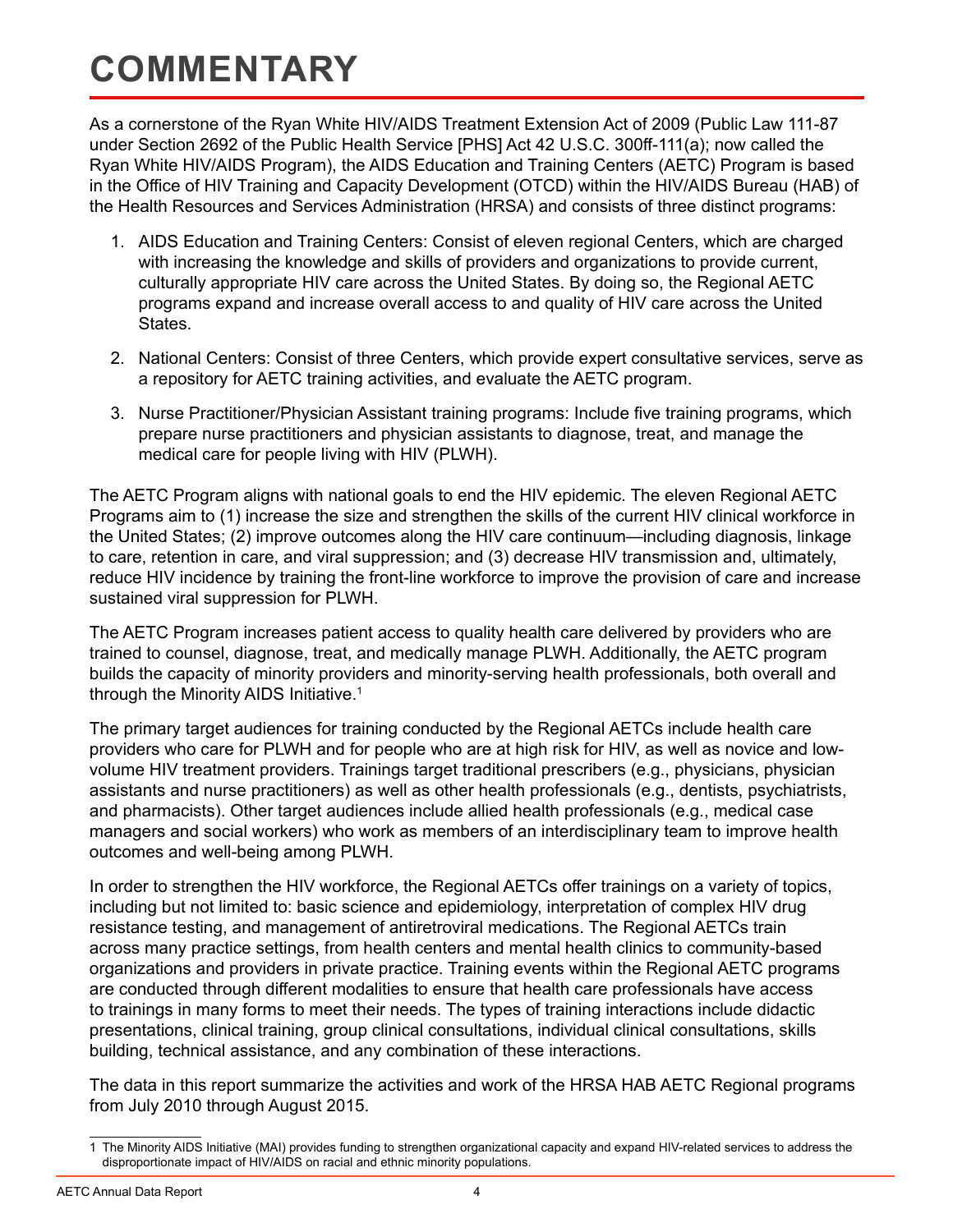### **HIGHLIGHTS OF ANALYSES**

Unless otherwise specified, the highlights presented here are the averages across the five-year period from 2010 through 2015. Readers are encouraged to review all table titles and footnotes carefully to ensure a complete understanding of the displayed data.

#### **Training Events**

From 2010 through 2015, AETCs conducted a total of 74,097 training events with approximately 14,500 training events per year, reaching an average of over 83,000 unique trainees each year (range: 79,176–85,471) [**Table 1**].

#### **Training Event Topics, Modalities, and Target Populations**

#### **Training Event Topics**

The most frequently presented topics in AETC-sponsored training events from 2010 through 2015 were antiretroviral treatment (presented in more than 50% of training events) and medication adherence (presented in 38% of training events). Other frequently presented topics include co-morbidities (presented in nearly 33% of training events), clinical manifestations of HIV disease and HIV routine lab tests (each presented in 30% of training events) [**Table 2**]. These training topics are not mutually exclusive; AETC training events typically include more than one topic.

#### **Target Populations**

Training topics often focused on specific demographic subgroups, including racial and ethnic minorities (27%), women (22%), and gay, lesbian, bisexual, and transgender populations (18%) [**Table 2**].

#### **Training Modalities**

Training modalities or technologies used most frequently during the training events included chart and/ or case reviews (40%), followed by lectures/workshops (33%) and conference calls/telephone (22%) [**Table 2**].

#### **AETC Trainees**

To improve the HIV health care workforce and increase access to high quality HIV care for vulnerable and underserved populations, AETCs concentrate on reaching professionals who have direct patient care responsibilities for PLWH, especially those who serve racial and ethnic minority patients and those working at Ryan White HIV/AIDS Program-supported facilities.

The majority of AETC trainees self-identified as white (55%), 20% as black/African American, and 13% as Hispanic/Latino. Nearly three-quarters of AETC trainees were female, while 25% of trainees were male and 0.3% of trainees were transgender [**Table 3**]. Nurses and advanced practice nurses accounted for 30% of AETC trainees, while physicians accounted for 17% of AETC trainees. Other non-clinical professionals accounted for 11% of AETC trainees. Support service providers—including dietitians/nutritionists, health educators, mental/behavioral health professionals, social workers, substance abuse professionals, community health workers, clergy/faith-based professionals, and other public health or non-clinical professionals—accounted for 40% of all AETC trainees. Trainees reported primary functional roles within their organization. The most commonly reported roles were care provider/clinicians (40%) and case managers (12%) [**Table 3**]. In 2015, nurses accounted for the highest percentage of trainees for all racial/ethnic populations except for Asians, whose highest percentage of trainees were physicians (41%) [**Table 4**]. In 2015, the highest percentages of profession by gender were as follows: among males, 31% were physicians; among females, 29% were nurses; and among transgender individuals, 22% were social workers [**Table 5**].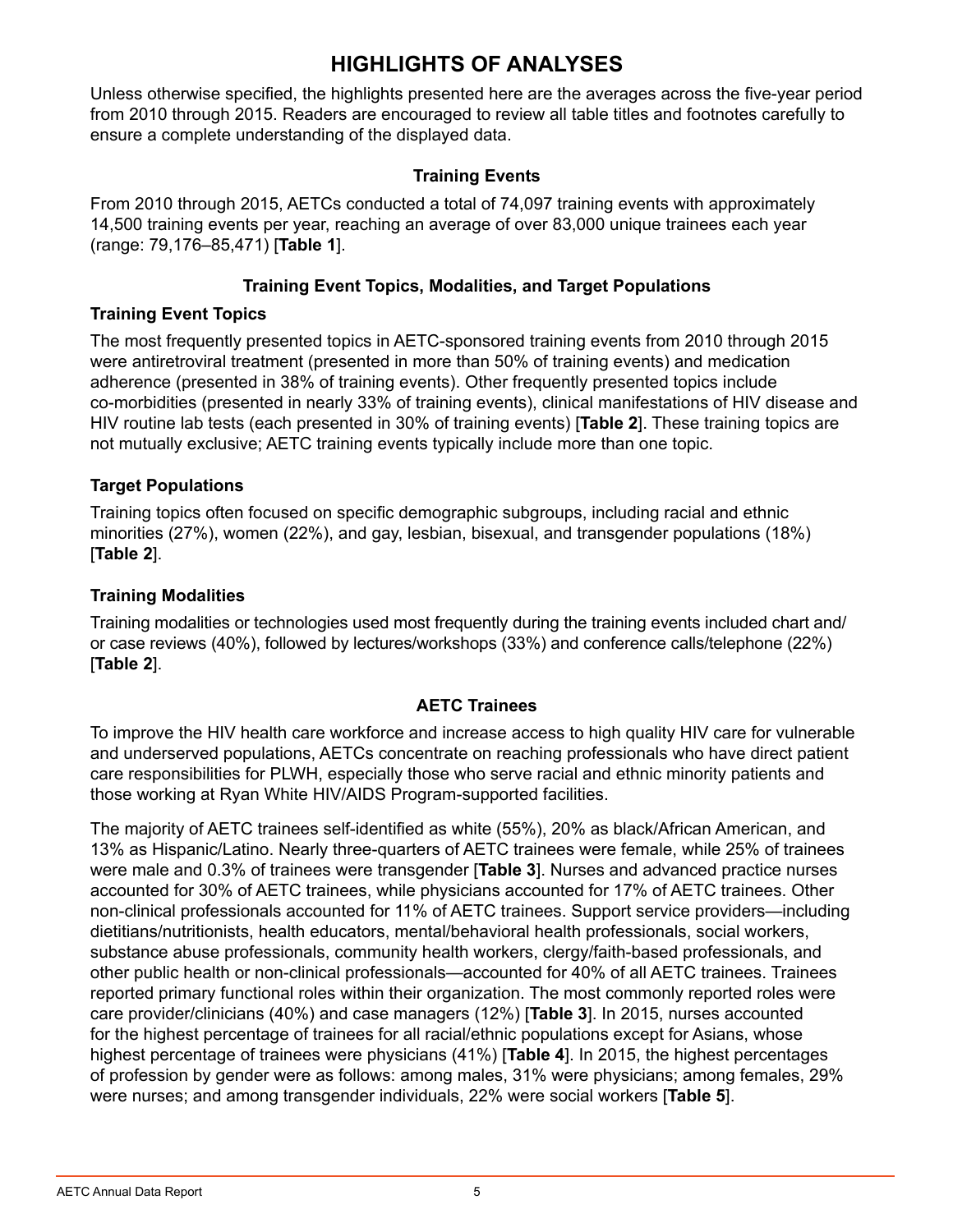#### **Service Delivery of AETC Trainees**

Regional AETC programs train and support clinicians and health care professionals who provide direct care and services to patients. During the 2010–2015 period, the majority of trainees (78%) provided direct clinical services, and their patient populations were comprised of more than 50% racial/ethnic minorities [**Table 6**].

#### **Service Delivery to People Living with HIV**

Approximately 70% of AETC trainees provided direct services to PLWH. Most AETC trainees treated 1 to 9 PLWH per month (40%), while 15% treated 10 to 19 PLWH, 18% treated 20 to 49 PLWH, and 16% treated 50 or more PLWH.

Approximately half of AETC trainees had a PLWH patient population comprising at least 50% racial/ ethnic minorities. The majority of trainees (88%) reported that less than 50% of their PLWH patients had hepatitis C co-infection. Seventy-five percent of PLWH served by the AETC trainees were receiving antiretroviral therapy. Eighty-five percent of trainees reported that less than 50% of their PLWH patients were women [**Table 7**].

In 2015, the number of years clinicians had provided direct care to PLWH varied slightly by race/ ethnicity of trainees. American Indian/Alaskan Native trainees had the lowest number of years of experience directly treating PLWH, with 40% having less than a year of prior experience. White trainees reported the most prior experience treating PLWH, with 13% reporting more than 20 years of direct service provision to this population [**Table 8**].

#### **Employment Setting of Trainees**

The primary employment setting for most of the AETC trainees was in a suburban/urban area (77%). Approximately 6% of trainees reported working in a faith-based organization. Overall, approximately half of AETC trainees worked in a Ryan White HIV/AIDS Program-supported employment setting [**Table 9**].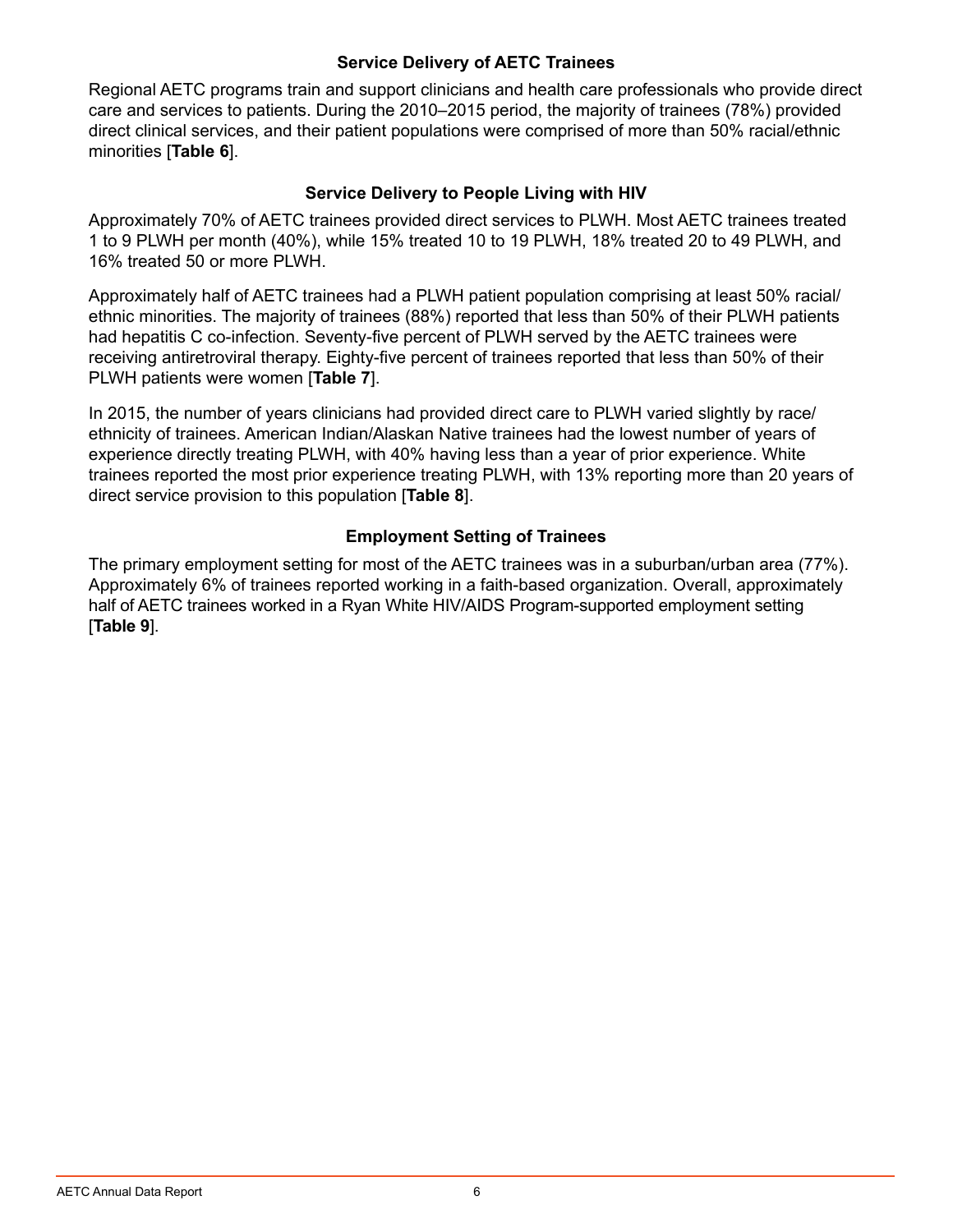# **TECHNICAL NOTES**

Each year, HAB collects data from AETC grant recipients about the training events sponsored and the trainees who participated in those events in the United States, Guam, Puerto Rico, and the U.S. Virgin Islands.

Information collected on training events includes the topics covered, names of collaborating organizations, types of funds used from special initiatives, type and length of sessions, training modalities or technologies used, the total number of trainees in attendance, and the total number of Participant Information Forms (PIFs) collected from participating trainees.

Information collected on trainees includes demographic information (e.g., profession, functional role, race/ethnicity, and gender). In addition, information on trainees' employment settings is collected (i.e., if the setting is in a rural or suburban/urban area, if the setting is a faith-based organization, if the setting receives Ryan White HIV/AIDS Program funding, and the ZIP code of the setting). Patient care information is also collected from trainees (i.e., if they provide services directly to PLWH; how many years of experience they have providing such services; the average number of PLWH they see per month; and estimated percentage of their clients who are racial/ethnic minorities, are co-infected with hepatitis C, are receiving antiretroviral therapy, or are women).

Data are submitted to HAB each year and contain information on all activities that occurred during a specific timeframe. Between 2010 and 2014, the data collected spans July 1 of the previous year through June 30 of the current year. The 2015 reporting year includes event and participant information that spans July 1, 2014, through August 31, 2015. This data reporting period aligns with AETC grant recipients' budget year.

After data were collected at the end of each reporting period, HAB cleaned the data to ensure data validity. AETC trainees were then linked across all the events in which they participated. In cases where information was not collected from a trainee (i.e., resulting in missing data), HAB applied a weighted imputation technique to accurately estimate the true number of trainees. All tables in this report that include counts of trainees include these imputed counts. After all data processing was complete, the final data were used in reporting and analysis.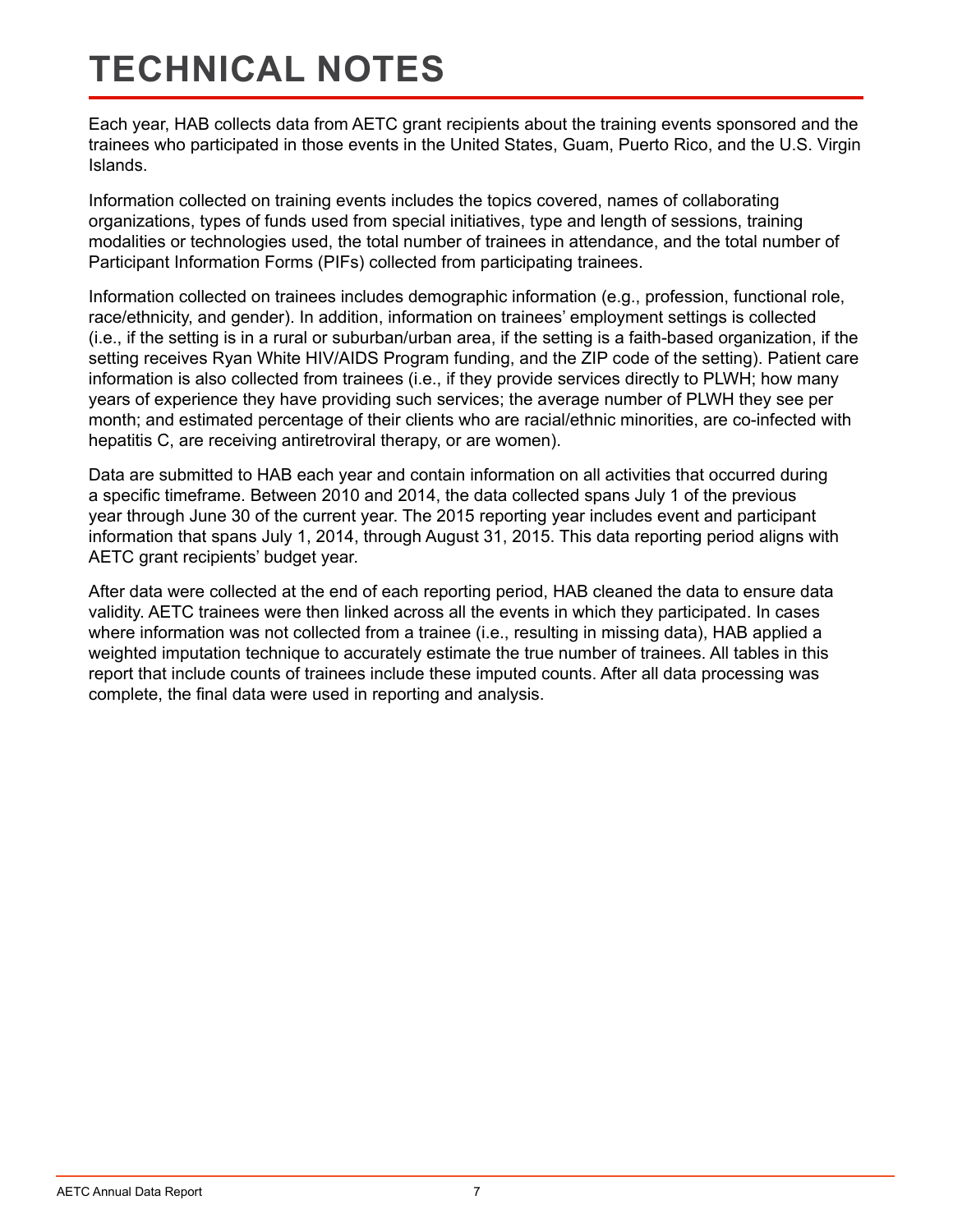| Year                  | <b>Events</b> | <b>Trainees</b> |
|-----------------------|---------------|-----------------|
| July 2010-June 2011   | 15.887        | 85.314          |
| July 2011-June 2012   | 14.390        | 84.575          |
| July 2012-June 2013   | 14.702        | 85.471          |
| July 2013-June 2014   | 14.809        | 81.736          |
| July 2014-August 2015 | 14.309        | 79,176          |
| Total                 | 74,097        |                 |

| Year                                                                                                                                                                                                                                | <b>Events</b> | <b>Trainees</b>              |       |                              |       |                              |       |                              |                              |                              |
|-------------------------------------------------------------------------------------------------------------------------------------------------------------------------------------------------------------------------------------|---------------|------------------------------|-------|------------------------------|-------|------------------------------|-------|------------------------------|------------------------------|------------------------------|
| July 2010-June 2011                                                                                                                                                                                                                 | 15,887        | 85,314                       |       |                              |       |                              |       |                              |                              |                              |
| July 2011-June 2012                                                                                                                                                                                                                 | 14,390        | 84,575                       |       |                              |       |                              |       |                              |                              |                              |
| July 2012-June 2013                                                                                                                                                                                                                 | 14,702        | 85,471                       |       |                              |       |                              |       |                              |                              |                              |
|                                                                                                                                                                                                                                     |               |                              |       |                              |       |                              |       |                              |                              |                              |
| July 2013-June 2014                                                                                                                                                                                                                 | 14,809        | 81,736                       |       |                              |       |                              |       |                              |                              |                              |
| July 2014-August 2015                                                                                                                                                                                                               | 14,309        | 79,176                       |       |                              |       |                              |       |                              |                              |                              |
| <b>Total</b>                                                                                                                                                                                                                        | 74,097        | $\overline{\phantom{m}}$     |       |                              |       |                              |       |                              |                              |                              |
| Table 2. Number of AIDS Education and Training Center (AETC) training events topics, target populations, additional funding sources, partnering organizations, and modalities by year,<br>2010-2015-United States and 3 territories |               |                              |       |                              |       |                              |       |                              |                              |                              |
|                                                                                                                                                                                                                                     |               | July 2010-June 2011          |       | July 2011-June 2012          |       | July 2012-June 2013          |       | July 2013-June 2014          | <b>July 2014-August 2015</b> |                              |
|                                                                                                                                                                                                                                     | No.           | $%$ of<br>training<br>events | No.   | $%$ of<br>training<br>events | No.   | $%$ of<br>training<br>events | No.   | $%$ of<br>training<br>events | No.                          | $%$ of<br>training<br>events |
| Most frequently presented training topics                                                                                                                                                                                           |               |                              |       |                              |       |                              |       |                              |                              |                              |
| Antiretroviral treatment                                                                                                                                                                                                            | 8,154         | 51.3                         | 7,238 | 50.3                         | 8,231 | 56.0                         | 7,523 | 50.8                         | 7,265                        | 50.8                         |
| Medication adherence                                                                                                                                                                                                                | 5,485         | 34.5                         | 5,345 | 37.1                         | 6,266 | 42.6                         | 5,724 | 38.7                         | 5,344                        | 37.3                         |
| Co-morbidities                                                                                                                                                                                                                      | 5,247         | 33.0                         | 4,744 | 33.0                         | 5,279 | 35.9                         | 4,840 | 32.7                         | 4,516                        | 31.6                         |
| HIV routine lab test                                                                                                                                                                                                                | 4,731         | 29.8                         | 4,492 | 31.2                         | 5,065 | 34.4                         | 4,237 | 28.6                         | 4,137                        | 28.9                         |
| Clinical manifestations of HIV disease                                                                                                                                                                                              | 5,299         | 33.4                         | 4,882 | 33.9                         | 5,134 | 34.9                         | 4,135 | 27.9                         | 3,980                        | 27.8                         |
| Routine primary care screenings                                                                                                                                                                                                     | 3,446         | 21.7                         | 4,047 | 28.1                         | 4,423 | 30.1                         | 3,877 | 26.2                         | 3,588                        | 25.1                         |
| Non-ART treatment                                                                                                                                                                                                                   | 4,025         | 25.3                         | 3,247 | 22.6                         | 3,992 | 27.2                         | 3,222 | 21.8                         | 2,858                        | 20.0                         |
| Opportunistic infections                                                                                                                                                                                                            | 4,596         | 28.9                         | 3,856 | 26.8                         | 4,559 | 31.0                         | 3,853 | 26.0                         | 3,395                        | 23.7                         |
| Basic science/epidemiology                                                                                                                                                                                                          | 3,317         | 20.9                         | 3,305 | 23.0                         | 3,612 | 24.6                         | 3,483 | 23.5                         | 3,289                        | 23.0                         |
| Hepatitis A, B, C                                                                                                                                                                                                                   | 3,572         | 22.5                         | 3,467 | 24.1                         | 4,113 | 28.0                         | 3,884 | 26.2                         | 3,278                        | 22.9                         |
| Resistance/genotype-phenotype interpretation                                                                                                                                                                                        | 3,171         | 20.0                         | 3,026 | 21.0                         | 3,653 | 24.8                         | 3,256 | 22.0                         | 2,922                        | 20.4                         |
| Pre/post-exposure prophylaxis (occupational and<br>non-occupational)                                                                                                                                                                | 2,369         | 14.9                         | 1,888 | 13.1                         | 2,124 | 14.4                         | 2,279 | 15.4                         | 2,754                        | 19.2                         |
| Reproductive health                                                                                                                                                                                                                 | 1,778         | 11.2                         | 1,888 | 13.1                         | 2,501 | 17.0                         | 1,998 | 13.5                         | 1,574                        | 11.0                         |
| Pediatric HIV management/perinatal transmission                                                                                                                                                                                     | 1,605         | 10.1                         | 1,365 | 9.5                          | 1,421 | 9.7                          | 1,382 | 9.3                          | 1,166                        | 8.1                          |
| Nutrition                                                                                                                                                                                                                           | 1,825         | 11.5                         | 1,788 | 12.4                         | 2,319 | 15.8                         | 1,531 | 10.3                         | 1,076                        | 7.5                          |
| Oral health                                                                                                                                                                                                                         | 1,666         | 10.5                         | 1,436 | 10.0                         | 1,834 | 12.5                         | 1,357 | 9.2                          | 1,078                        | 7.5                          |
| Health care organization and delivery issues                                                                                                                                                                                        |               |                              |       |                              |       |                              |       |                              |                              |                              |
| Agency needs assessment                                                                                                                                                                                                             | 972           | 6.1                          | 1,062 | 7.4                          | 1,337 | 9.1                          | 1,652 | 11.2                         | 1,187                        | 8.3                          |
| Community linkages                                                                                                                                                                                                                  | 2,470         | 15.5                         | 2,828 | 19.7                         | 3,363 | 22.9                         | 3,122 | 21.1                         | 2,766                        | 19.3                         |
| Cultural competence                                                                                                                                                                                                                 | 1,601         | 10.1                         | 1,769 | 12.3                         | 1,988 | 13.5                         | 1,959 | 13.2                         | 2,135                        | 14.9                         |
| Education development/delivery                                                                                                                                                                                                      | 1,887         | 11.9                         | 2,353 | 16.4                         | 2,702 | 18.4                         | 2,406 | 16.2                         | 1,923                        | 13.4                         |
| Grant issues                                                                                                                                                                                                                        | 593           | 3.7                          | 629   | 4.4                          | 505   | 3.4                          | 542   | 3.7                          | 464                          | 3.2                          |
| Health literacy                                                                                                                                                                                                                     | 721           | 4.5                          | 886   | $6.2\,$                      | 1,163 | 7.9                          | 1,220 | 8.2                          | 1,064                        | 7.4                          |
| Healthcare development/clinical service coordination                                                                                                                                                                                | 1,470         | 9.3                          | 1,908 | 13.3                         | 2,164 | 14.7                         | 2,151 | 14.5                         | 1,971                        | 13.8                         |
| Health organization and finances                                                                                                                                                                                                    | 448           | 2.8                          | 412   | 2.9                          | 407   | 2.8                          | 631   | 4.3                          | 423                          | 3.0                          |
| HIPAA/confidentiality                                                                                                                                                                                                               | 1,211         | 7.6                          | 1,249 | 8.7                          | 1,447 | 9.8                          | 1,349 | 9.1                          | 1,050                        | 7.3                          |
| Quality improvement                                                                                                                                                                                                                 | 2,413         | 15.2                         | 2,377 | 16.5                         | 2,925 | 19.9                         | 2,394 | 16.2                         | 2,290                        | 16.0                         |
| Resource allocation                                                                                                                                                                                                                 | 1,132         | 7.1                          | 1,115 | 7.7                          | 1,297 | 8.8                          | 1,232 | 8.3                          | 932                          | 6.5                          |
| Technology                                                                                                                                                                                                                          | 772           | 4.9                          | 680   | 4.7                          | 608   | 4.1                          | 795   | 5.4                          | 689                          | 4.8                          |
| Risk assessment                                                                                                                                                                                                                     | 3,340         | 21.0                         | 3,336 | 23.2                         | 3,419 | 23.3                         | 3,489 | 23.6                         | 3,438                        | 24.0                         |
| Risk reduction/harm reduction                                                                                                                                                                                                       | 3,654         | 23.0                         | 4,028 | 28.0                         | 4,489 | 30.5                         | 4,019 | 27.1                         | 3,795                        | 26.5                         |
|                                                                                                                                                                                                                                     |               |                              |       | 27.5                         |       |                              |       |                              | 3,383                        |                              |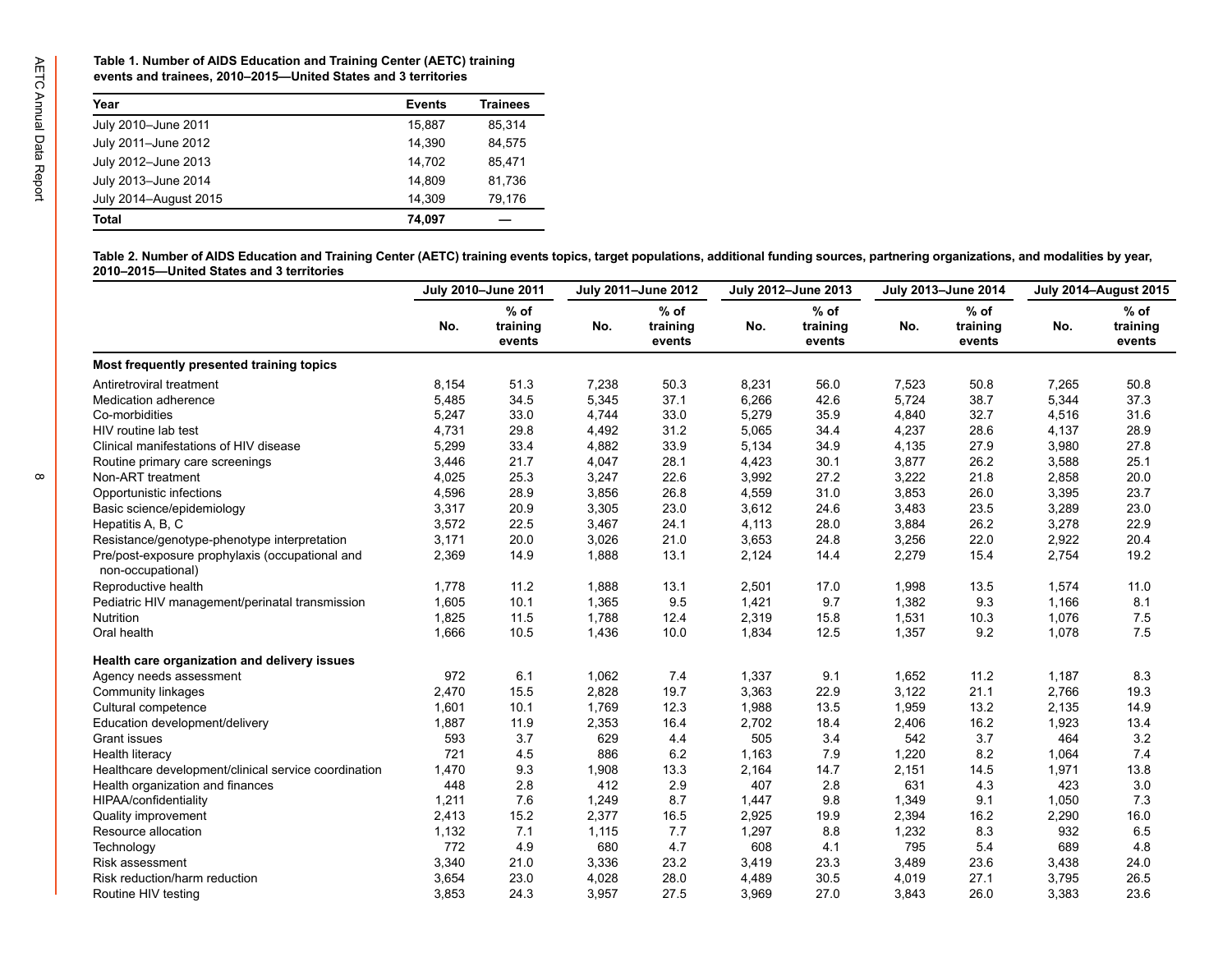|                                                                                                                                                                                        |                                        | July 2010-June 2011                 |                                        | July 2011-June 2012                 |                                        | July 2012-June 2013                 |                                       | July 2013-June 2014                 |                                       | <b>July 2014-August 2015</b>        |
|----------------------------------------------------------------------------------------------------------------------------------------------------------------------------------------|----------------------------------------|-------------------------------------|----------------------------------------|-------------------------------------|----------------------------------------|-------------------------------------|---------------------------------------|-------------------------------------|---------------------------------------|-------------------------------------|
|                                                                                                                                                                                        | No.                                    | $%$ of<br>training<br>events        | No.                                    | $%$ of<br>training<br>events        | No.                                    | $%$ of<br>training<br>events        | No.                                   | $%$ of<br>training<br>events        | No.                                   | $%$ of<br>training<br>events        |
| <b>Psychosocial issues</b>                                                                                                                                                             |                                        |                                     |                                        |                                     |                                        |                                     |                                       |                                     |                                       |                                     |
| Mental health                                                                                                                                                                          | 3,145                                  | 19.8                                | 3,073                                  | 21.4                                | 3,399                                  | 23.1                                | 3,328                                 | 22.5                                | 3,110                                 | 21.7                                |
| Substance abuse                                                                                                                                                                        | 3,075                                  | 19.4                                | 2,989                                  | 20.8                                | 3,399                                  | 23.1                                | 3,179                                 | 21.5                                | 2,751                                 | 19.2                                |
| <b>Target populations</b>                                                                                                                                                              |                                        |                                     |                                        |                                     |                                        |                                     |                                       |                                     |                                       |                                     |
| Adolescent (Ages 13-24)                                                                                                                                                                | 1,870                                  | 11.8                                | 2,287                                  | 15.9                                | 2,196                                  | 14.9                                | 1,915                                 | 12.9                                | 1,872                                 | 13.1                                |
| Children (Birth-12)                                                                                                                                                                    | 1,113                                  | 7.0                                 | 1,064                                  | 7.4                                 | 1,215                                  | 8.3                                 | 895                                   | 6.0                                 | 648                                   | 4.5                                 |
| Gay/lesbian/bisexual/transgender                                                                                                                                                       | 2,593                                  | 16.3                                | 3,214                                  | 22.3                                | 2,600                                  | 17.7                                | 2,794                                 | 18.9                                | 2,954                                 | 20.6                                |
| Homeless/with unstable housing                                                                                                                                                         | 1,635                                  | 10.3                                | 1,801                                  | 12.5                                | 1,695                                  | 11.5                                | 1,594                                 | 10.8                                | 1,617                                 | 11.3                                |
| Immigrant/border populations                                                                                                                                                           | 1,300                                  | 8.2                                 | 1,333                                  | 9.3                                 | 1,359                                  | 9.2                                 | 1,246                                 | 8.4                                 | 1,268                                 | 8.9                                 |
| Incarcerated individuals                                                                                                                                                               | 1,760                                  | 11.1                                | 1,897                                  | 13.2                                | 1,952                                  | 13.3                                | 1,805                                 | 12.2                                | 1,523                                 | 10.6                                |
| People over 50 years of age                                                                                                                                                            | 2,443                                  | 15.4                                | 2,776                                  | 19.3                                | 2,421                                  | 16.5                                | 2,354                                 | 15.9                                | 2,308                                 | 16.1                                |
| Racial/ethnic minorities                                                                                                                                                               | 3,977                                  | 25.0                                | 4,421                                  | 30.7                                | 4,197                                  | 28.5                                | 3,811                                 | 25.7                                | 3,752                                 | 26.2                                |
| Rural populations                                                                                                                                                                      | 2,306                                  | 14.5                                | 2,133                                  | 14.8                                | 2,000                                  | 13.6                                | 1,729                                 | 11.7                                | 2,174                                 | 15.2                                |
| Women                                                                                                                                                                                  | 3,281                                  | 20.7                                | 3,440                                  | 23.9                                | 3,474                                  | 23.6                                | 3,065                                 | 20.7                                | 3,049                                 | 21.3                                |
| Other populations                                                                                                                                                                      | 408                                    | 2.6                                 | 298                                    | 2.1                                 | 237                                    | 1.6                                 | 402                                   | 2.7                                 | 415                                   | 2.9                                 |
| <b>Subtotal</b>                                                                                                                                                                        | 15,887                                 | 100.0                               | 14,390                                 | 100.0                               | 14,702                                 | 100.0                               | 14,809                                | 100.0                               | 14,309                                | 100.0                               |
| Most frequent additional funding sources<br>American Indian/Alaska Native<br><b>Border Health Initiative</b><br>Minority AIDS Initiative (MAI)<br>None of the above<br><b>Subtotal</b> | 266<br>779<br>6,682<br>7,660<br>15,887 | 1.7<br>4.9<br>42.1<br>48.2<br>100.0 | 260<br>129<br>4,745<br>9,278<br>14,390 | 1.8<br>0.9<br>33.0<br>64.5<br>100.0 | 288<br>113<br>4,939<br>9,394<br>14,702 | 2.0<br>0.8<br>33.6<br>63.9<br>100.0 | 217<br>79<br>4,964<br>9,569<br>14,809 | 1.5<br>0.5<br>33.5<br>64.6<br>100.0 | 137<br>58<br>4,646<br>9,426<br>14,309 | 1.0<br>0.4<br>32.5<br>65.9<br>100.0 |
| Other organizations that helped with this event                                                                                                                                        |                                        |                                     |                                        |                                     |                                        |                                     |                                       |                                     |                                       |                                     |
| None                                                                                                                                                                                   | 9,112                                  | 57.4                                | 8,319                                  | 57.8                                | 7,712                                  | 52.5                                | 8,656                                 | 58.5                                | 8,986                                 | 62.8                                |
| <b>Other AETCs</b>                                                                                                                                                                     | 461                                    | 2.9                                 | 485                                    | 3.4                                 | 502                                    | 3.4                                 | 723                                   | 4.9                                 | 553                                   | 3.9                                 |
| Delta                                                                                                                                                                                  | 21                                     | 0.1                                 | 6                                      | < 0.1                               | 10                                     | 0.1                                 | $\overline{4}$                        | < 0.1                               | 3                                     | < 0.1                               |
| Florida/Caribbean                                                                                                                                                                      | 10                                     | 0.1                                 | 8                                      | 0.1                                 | 36                                     | 0.2                                 | 41                                    | 0.3                                 | 34                                    | 0.2                                 |
| Midwest                                                                                                                                                                                | 47                                     | 0.3                                 | 33                                     | 0.2                                 | 21                                     | 0.1                                 | 44                                    | 0.3                                 | 68                                    | 0.5                                 |
| <b>Mountain Plains</b>                                                                                                                                                                 | 16                                     | 0.1                                 | 20                                     | 0.1                                 | 17                                     | 0.1                                 | 20                                    | 0.1                                 | 17                                    | 0.1                                 |
| New England                                                                                                                                                                            | 86                                     | 0.5                                 | 50                                     | 0.3                                 | 48                                     | 0.3                                 | 90                                    | 0.6                                 | 64                                    | 0.4                                 |
| New York/New Jersey                                                                                                                                                                    | 3                                      | < 0.1                               | $\overline{7}$                         | < 0.1                               | 13                                     | 0.1                                 | 11                                    | 0.1                                 | 4                                     | < 0.1                               |
| Northwest                                                                                                                                                                              | 11                                     | 0.1                                 | 10                                     | 0.1                                 | 4                                      | < 0.1                               | $\overline{1}$                        | < 0.1                               | 5                                     | < 0.1                               |
| Pacific                                                                                                                                                                                | 35                                     | 0.2                                 | 44                                     | 0.3                                 | 26                                     | 0.2                                 | 23                                    | 0.2                                 | $\overline{4}$                        | < 0.1                               |
| Pennsylvania/Mid-Atlantic                                                                                                                                                              | 50                                     | 0.3                                 | 44                                     | 0.3                                 | 39                                     | 0.3                                 | 100                                   | 0.7                                 | 63                                    | 0.4                                 |
| Southeast                                                                                                                                                                              | 17                                     | 0.1                                 | 16                                     | 0.1                                 | 16                                     | 0.1                                 | 29                                    | 0.2                                 | 19                                    | 0.1                                 |
| Texas/Oklahoma                                                                                                                                                                         | 44                                     | 0.3                                 | 79                                     | 0.5                                 | 130                                    | 0.9                                 | 147                                   | 1.0                                 | 69                                    | 0.5                                 |
| National Clinician Consultation Center (NCCC)                                                                                                                                          | 3                                      | < 0.1                               | 16                                     | 0.1                                 | 14                                     | 0.1                                 | 12                                    | 0.1                                 | 5                                     | < 0.1                               |
| National Multi-Cultural Center                                                                                                                                                         | 6                                      | < 0.1                               | $\overline{7}$                         | < 0.1                               | 8                                      | 0.1                                 |                                       |                                     | $\overline{\phantom{0}}$              |                                     |
| National Resource Center (NRC)                                                                                                                                                         | 25                                     | 0.2                                 | 43                                     | 0.3                                 | 57                                     | 0.4                                 | 34                                    | 0.2                                 | 9                                     | 0.1                                 |
| National Evaluation Center (NEC)                                                                                                                                                       | 10                                     | 0.1                                 | 14                                     | 0.1                                 | 12                                     | 0.1                                 | 6                                     | < 0.1                               |                                       |                                     |
| Capacity Building Assistance for Community<br><b>Health Centers</b>                                                                                                                    | 130                                    | 0.8                                 | 172                                    | 1.2                                 | 101                                    | 0.7                                 | 181                                   | 1.2                                 | 204                                   | 1.4                                 |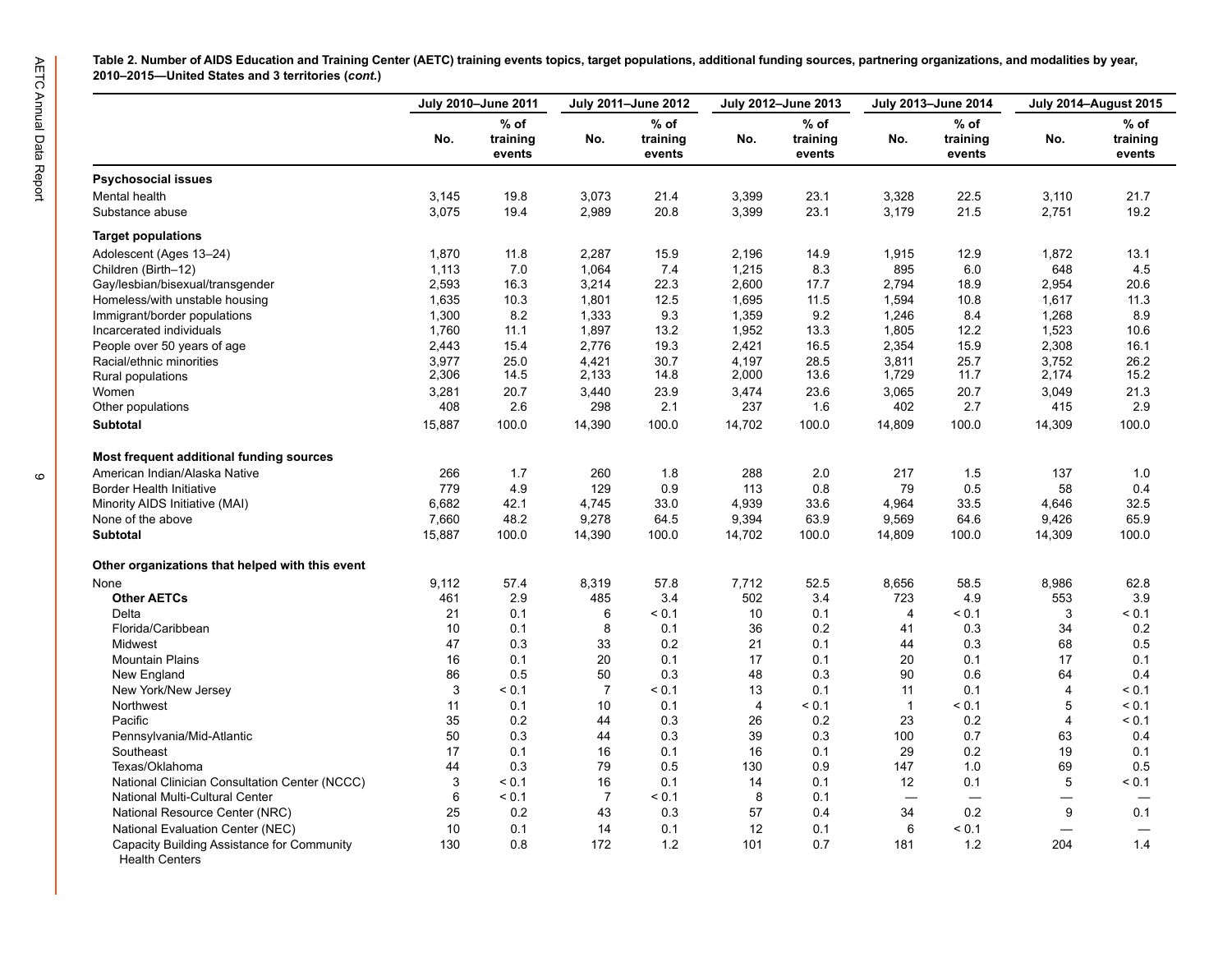|                                                                                                       |        | July 2010-June 2011          |        | July 2011-June 2012          |        | July 2012-June 2013          |        | July 2013-June 2014               |        | <b>July 2014-August 2015</b> |
|-------------------------------------------------------------------------------------------------------|--------|------------------------------|--------|------------------------------|--------|------------------------------|--------|-----------------------------------|--------|------------------------------|
|                                                                                                       | No.    | $%$ of<br>training<br>events | No.    | $%$ of<br>training<br>events | No.    | $%$ of<br>training<br>events | No.    | $%$ of<br>training<br>events      | No.    | $%$ of<br>training<br>events |
| Other training centers                                                                                | 297    | 1.9                          | 287    | 2.0                          | 467    | 3.2                          | 399    | 2.7                               | 293    | 2.0                          |
| Addiction Technology Transfer Center (ATTC)                                                           | 39     | 0.2                          | 36     | 0.3                          | 39     | 0.3                          | 39     | 0.3                               | 37     | 0.3                          |
| Area Health Education Center (AHEC)                                                                   | 90     | 0.6                          | 90     | 0.6                          | 310    | 2.1                          | 276    | 1.9                               | 179    | 1.3                          |
| Prevention Training Center (PTC)                                                                      | 87     | 0.5                          | 72     | 0.5                          | 88     | 0.6                          | 86     | 0.6                               | 80     | 0.6                          |
| Regional Training Center (RTC)                                                                        | 92     | 0.6                          | 132    | 0.9                          | 43     | 0.3                          | 26     | 0.2                               | 17     | 0.1                          |
| <b>TB Training Center</b>                                                                             | 32     | 0.2                          | 22     | 0.2                          | 21     | 0.1                          | 27     | 0.2                               | 17     | 0.1                          |
| Other agencies                                                                                        | 5,697  | 35.9                         | 5,445  | 37.8                         | 5,575  | 37.9                         | 5,350  | 36.1                              | 4,801  | 33.6                         |
| AIDS community-based organizations                                                                    | 580    | 3.7                          | 560    | 3.9                          | 634    | 4.3                          | 659    | 4.4                               | 607    | 4.2                          |
| College/university/health professions school                                                          | 1,429  | 9.0                          | 1,307  | 9.1                          | 1,192  | 8.1                          | 1,237  | 8.4                               | 1,272  | 8.9                          |
| Faith-based organization                                                                              | 92     | 0.6                          | 111    | 0.8                          | 97     | 0.7                          | 153    | 1.0                               | 112    | 0.8                          |
| Community health center                                                                               | 1,035  | 6.5                          | 1,238  | 8.6                          | 1,475  | 10.0                         | 1,541  | 10.4                              | 1,343  | 9.4                          |
| Historically black college or university/Hispanic<br>serving institution/tribal college or university | 65     | 0.4                          | 82     | 0.6                          | 98     | 0.7                          | 124    | 0.8                               | 139    | 1.0                          |
| Hospital/hospital-based clinic                                                                        | 1,980  | 12.5                         | 1,578  | 11.0                         | 1,881  | 12.8                         | 1,878  | 12.7                              | 1,767  | 12.3                         |
| Agencies funded by Ryan White Program                                                                 | 2,432  | 15.3                         | 2,350  | 16.3                         | 2,210  | 15.0                         | 2,364  | 16.0                              | 2,354  | 16.5                         |
| Tribal health organizations                                                                           | 144    | 0.9                          | 239    | 1.7                          | 155    | 1.1                          | 127    | 0.9                               | 83     | 0.6                          |
| Corrections                                                                                           | 597    | 3.8                          | 853    | 5.9                          | 849    | 5.8                          | 560    | 3.8                               | 269    | 1.9                          |
| Subtotal: all three collaborative organizations                                                       | 15,887 | 100.0                        | 14,390 | 100.0                        | 14,702 | 100.0                        | 14,809 | 100.0                             | 14,309 | 100.0                        |
| Training modalities or technologies applied in the event                                              |        |                              |        |                              |        |                              |        |                                   |        |                              |
| Chart/case review                                                                                     | 6,360  | 40.0                         | 5,688  | 39.5                         | 6,511  | 44.3                         | 5,934  | 40.1                              | 5,722  | 40.0                         |
| Clinical preceptorship/mini-residency                                                                 | 1,950  | 12.3                         | 1,963  | 13.6                         | 1,820  | 12.4                         | 1,844  | 12.5                              | 1,951  | 13.6                         |
| Computer-based                                                                                        | 1,895  | 11.9                         | 2,005  | 13.9                         | 2,360  | 16.1                         | 2,325  | 15.7                              | 2,072  | 14.5                         |
| Conference call/telephone                                                                             | 3,515  | 22.1                         | 3,143  | 21.8                         | 3,000  | 20.4                         | 3,277  | 22.1                              | 3,262  | 22.8                         |
| Lecture/workshop                                                                                      | 4,804  | 30.2                         | 4,823  | 33.5                         | 4,790  | 32.6                         | 4,922  | 33.2                              | 5,175  | 36.2                         |
| Role play/simulation                                                                                  | 699    | 4.4                          | 756    | 5.3                          | 674    | 4.6                          | 604    | 4.1                               | 798    | 5.6                          |
| Self-study                                                                                            | 214    | 1.3                          | 191    | 1.3                          | 292    | 2.0                          | 496    | 3.3                               | 434    | 3.0                          |
| Telemedicine                                                                                          | 578    | 3.6                          | 553    | 3.8                          | 752    | 5.1                          | 708    | 4.8                               | 416    | 2.9                          |
| Webcast/webinar                                                                                       | 194    | 1.2                          | 387    | 2.7                          | 517    | 3.5                          | 818    | 5.5                               | 915    | 6.4                          |
| <b>Subtotal</b>                                                                                       | 15,887 |                              | 14,390 | $\overline{\phantom{0}}$     | 14,702 | $\overline{\phantom{0}}$     | 14,809 | $\overbrace{\phantom{123221111}}$ | 14,309 |                              |

*Note*: Training topics are not mutually exclusive; AETC training events typically include more than one topic.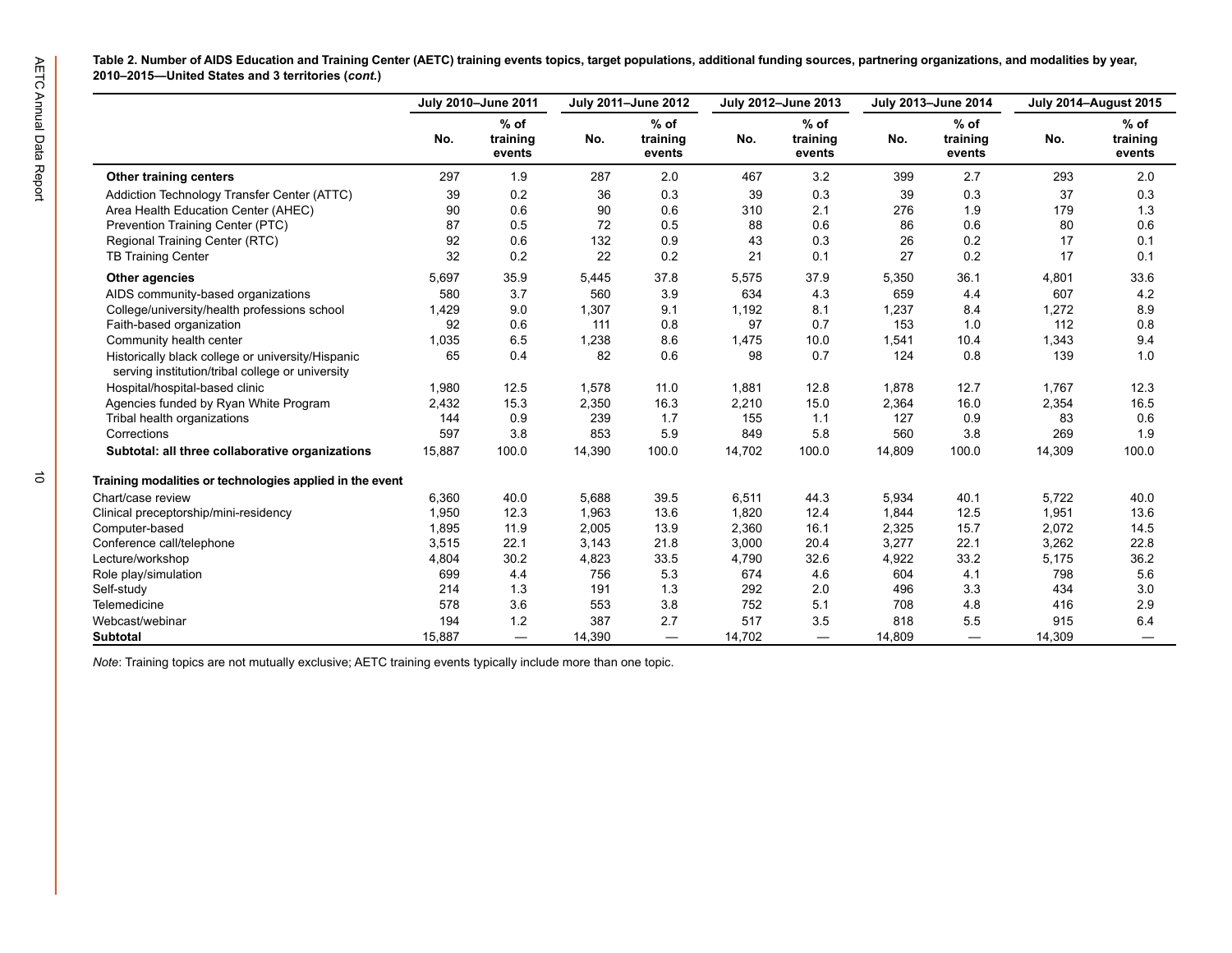|  | ole 3.  Number of AIDS Education and Training Center (AETC) trainees by year and selected characteristics, 2010–2015—United States and 3 territories |  |  |  |  |  |
|--|------------------------------------------------------------------------------------------------------------------------------------------------------|--|--|--|--|--|
|--|------------------------------------------------------------------------------------------------------------------------------------------------------|--|--|--|--|--|

|                                       |        | July 2010-June 2011 |        | July 2011-June 2012 |        | July 2012-June 2013 |        | July 2013-June 2014 | <b>July 2014-August 2015</b> |         |
|---------------------------------------|--------|---------------------|--------|---------------------|--------|---------------------|--------|---------------------|------------------------------|---------|
|                                       | No.    | $\%$                | No.    | %                   | No.    | %                   | No.    | %                   | No.                          | %       |
| Race/ethnicity                        |        |                     |        |                     |        |                     |        |                     |                              |         |
| American Indian/Alaska Native         | 1,413  | 1.7                 | 1,448  | 1.8                 | 1,438  | 1.7                 | 1,225  | 1.6                 | 1,277                        | 1.7     |
| Asian                                 | 6,109  | 7.5                 | 6,221  | 7.6                 | 6,057  | 7.3                 | 5,795  | 7.3                 | 5,401                        | 7.0     |
| Black/African American                | 15,325 | 18.8                | 15,614 | 19.2                | 16,565 | 20.1                | 15,365 | 19.4                | 14,842                       | 19.3    |
| Hispanic/Latino <sup>a</sup>          | 10,542 | 12.9                | 10,637 | 13.1                | 10,918 | 13.2                | 10,555 | 13.3                | 10,626                       | 13.8    |
| Native Hawaiian/Pacific Islander      | 535    | 0.7                 | 629    | 0.8                 | 525    | 0.6                 | 501    | 0.6                 | 313                          | 0.4     |
| Multiple races                        | 1,600  | 2.0                 | 1,748  | 2.1                 | 1,912  | 2.3                 | 1,842  | 2.3                 | 3,132                        | 4.1     |
| White                                 | 46,191 | 56.5                | 45,231 | 55.5                | 45,221 | 54.7                | 43,844 | 55.4                | 41,525                       | 53.9    |
| <b>Subtotal</b>                       | 81,715 | 100.0               | 81,526 | 100.0               | 82,636 | 100.0               | 79,126 | 100.0               | 77,116                       | 100.0   |
| Gender                                |        |                     |        |                     |        |                     |        |                     |                              |         |
| Male                                  | 22,129 | 26.7                | 21,389 | 26.1                | 21,358 | 25.6                | 21,229 | 26.6                | 20,608                       | 26.6    |
| Female                                | 60,701 | 73.1                | 60,417 | 73.7                | 61,782 | 74.1                | 58,353 | 73.1                | 56,657                       | 73.1    |
| Transgender                           | 168    | 0.2                 | 220    | 0.3                 | 231    | 0.3                 | 237    | 0.3                 | 278                          | 0.4     |
| <b>Subtotal</b>                       | 82,998 | 100.0               | 82,026 | 100.0               | 83,371 | 100.0               | 79,819 | 100.0               | 77,542                       | 100.0   |
| <b>Professional discipline</b>        |        |                     |        |                     |        |                     |        |                     |                              |         |
| Dentist                               | 3,198  | 3.8                 | 2,679  | 3.2                 | 2,481  | 2.9                 | 2,573  | 3.2                 | 2,309                        | 2.9     |
| Other dental professional             | 3,527  | 4.2                 | 3,164  | 3.8                 | 3,572  | 4.2                 | 2,860  | 3.5                 | 3,098                        | 4.0     |
| Advanced practice nurse               | 4,645  | 5.5                 | 4,864  | 5.8                 | 4,814  | 5.7                 | 4,530  | 5.6                 | 4,717                        | 6.0     |
| Nurse                                 | 22,342 | 26.5                | 20,748 | 24.9                | 21,477 | 25.4                | 21,633 | 26.7                | 18,008                       | 22.9    |
| Pharmacist                            | 5,187  | 6.2                 | 5,335  | 6.4                 | 5,466  | 6.5                 | 5,529  | 6.8                 | 5,711                        | 7.3     |
| Physician                             | 14,640 | 17.4                | 14,127 | 17.0                | 13,696 | 16.2                | 13,401 | 16.5                | 12,455                       | 15.9    |
| Physician assistant                   | 2,550  | 3.0                 | 2,644  | 3.2                 | 2,361  | 2.8                 | 2,598  | 3.2                 | 2,174                        | 2.8     |
| Clergy/faith-based professional       | 238    | 0.3                 | 233    | 0.3                 | 188    | 0.2                 | 167    | 0.2                 | 154                          | 0.2     |
| Dietitian/nutritionist                | 435    | 0.5                 | 451    | $0.5\,$             | 495    | 0.6                 | 350    | 0.4                 | 374                          | $0.5\,$ |
| Health educator                       | 2,895  | 3.4                 | 3,045  | 3.7                 | 3,180  | 3.8                 | 2,870  | 3.5                 | 3,070                        | 3.9     |
| Mental/behavioral health professional | 2,265  | 2.7                 | 2,418  | 2.9                 | 2,460  | 2.9                 | 2,157  | 2.7                 | 2,245                        | 2.9     |
| Other public health professional      | 3,531  | 4.2                 | 3,784  | 4.5                 | 4,081  | 4.8                 | 4,232  | $5.2\,$             | 4,807                        | 6.1     |
| Social worker                         | 6,667  | 7.9                 | 7,004  | 8.4                 | 7,641  | 9.0                 | 6,485  | 8.0                 | 7,146                        | 9.1     |
| Substance abuse professional          | 1,507  | 1.8                 | 1,415  | 1.7                 | 1,380  | 1.6                 | 1,014  | 1.3                 | 1,131                        | 1.4     |
| Community health worker               | 1,672  | 2.0                 | 1,974  | 2.4                 | 2,265  | 2.7                 | 2,044  | 2.5                 | 2,607                        | 3.3     |
| Other non-clinical professional       | 9,021  | 10.7                | 9,421  | 11.3                | 9,112  | 10.8                | 8,596  | 10.6                | 8,491                        | 10.8    |
| Subtotal                              | 84,322 | 100.0               | 83,307 | 100.0               | 84,669 | 100.0               | 81,040 | 100.0               | 78,497                       | 100.0   |
| Role in their organization            |        |                     |        |                     |        |                     |        |                     |                              |         |
| Administrator                         | 6,289  | 7.6                 | 6,561  | 8.0                 | 7,081  | 8.5                 | 6,634  | 8.3                 | 6,522                        | 8.4     |
| Agency board member                   | 125    | 0.2                 | 128    | 0.2                 | 131    | 0.2                 | 122    | 0.2                 | 103                          | 0.1     |
| Care provider/clinician               | 36,521 | 44.0                | 33,276 | 40.5                | 33,860 | 40.5                | 32,148 | 40.1                | 29,945                       | 38.6    |
| Case manager                          | 9,109  | 11.0                | 9,578  | 11.7                | 10,182 | 12.2                | 9,311  | 11.6                | 10,135                       | 13.1    |
| Client/patient educator               | 4,102  | $5.0$               | 4,179  | 5.1                 | 4,636  | $5.5\,$             | 4,200  | $5.2\,$             | 4,306                        | $5.5\,$ |
| Clinical/medical assistant            | 3,174  | 3.8                 | 3,629  | 4.4                 | 3,813  | 4.6                 | 3,598  | 4.5                 | 3,513                        | 4.5     |
| Intern/resident                       | 2,730  | 3.3                 | 2,817  | 3.4                 | 2,702  | 3.2                 | 2,886  | 3.6                 | 3,106                        | 4.0     |
| Researcher/evaluator                  | 1,756  | 2.1                 | 1,931  | 2.4                 | 1,810  | $2.2\,$             | 1,818  | 2.3                 | 1,826                        | 2.4     |
| Student/graduate student              | 5,183  | 6.3                 | 5,810  | 7.1                 | 5,169  | 6.2                 | 5,508  | 6.9                 | 4,900                        | 6.3     |
| Teacher/faculty                       | 2,620  | $3.2\,$             | 2,662  | $3.2\,$             | 2,705  | 3.2                 | 2,659  | 3.3                 | 2,595                        | 3.3     |
| Other                                 | 11,329 | 13.7                | 11,619 | 14.1                | 11,620 | 13.9                | 11,295 | 14.1                | 10,708                       | 13.8    |
| Subtotal                              | 82,938 | 100.0               | 82,190 | 100.0               | 83,709 | 100.0               | 80,179 | 100.0               | 77,658                       | 100.0   |

a Hispanics/Latinos can be of any race.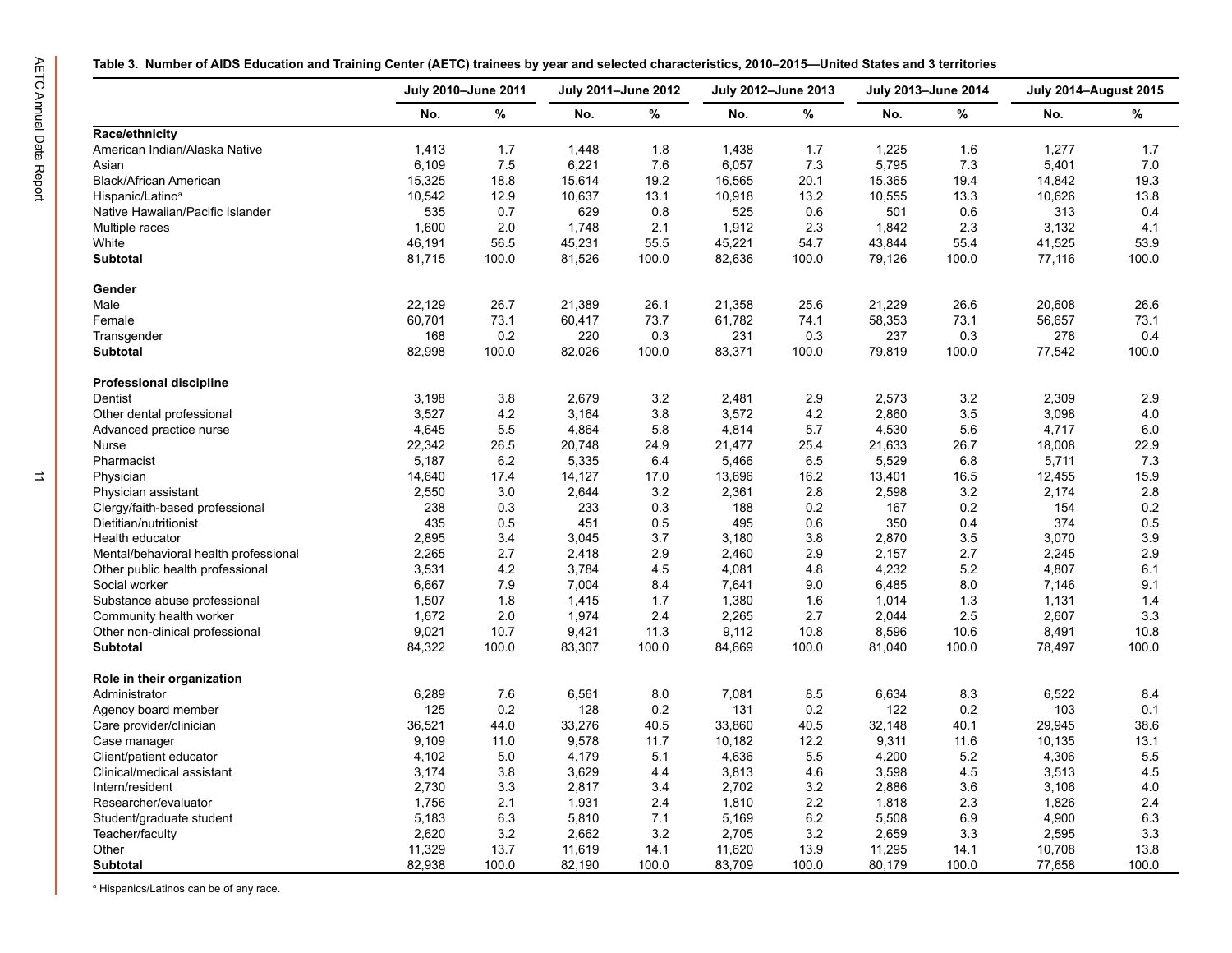|                                       | White  |       |        | <b>Black/African</b><br>American |        | Hispanic/Latino <sup>a</sup> |       | Asian |       | American Indian/<br>Alaska Native |     | Native Hawaiian/<br><b>Pacific Islander</b> | <b>Multiple races</b> |       |
|---------------------------------------|--------|-------|--------|----------------------------------|--------|------------------------------|-------|-------|-------|-----------------------------------|-----|---------------------------------------------|-----------------------|-------|
|                                       | No.    | ℅     | No.    | ℅                                | No.    | %                            | No.   | %     | No.   | %                                 | No. | %                                           | No.                   |       |
| Profession                            |        |       |        |                                  |        |                              |       |       |       |                                   |     |                                             |                       |       |
| Dentist                               | 1.245  | 3.0   | 281    | 1.9                              | 219    | 2.1                          | 401   | 7.4   | 16    | 1.2                               | 6   | 2.1                                         | 83                    |       |
| Other dental professional             | 2,110  | 5.1   | 266    | 1.8                              | 419    | 4.0                          | 91    | 1.7   | 59    | 4.7                               | 9   | 2.9                                         | 76                    |       |
| Advanced practice nurse               | 3,080  | 7.4   | 828    | 5.6                              | 253    | 2.4                          | 169   | 3.1   | 35    | 2.8                               | 17  | 5.4                                         | 244                   |       |
| Nurse                                 | 10,606 | 25.6  | 3,244  | 22.1                             | 1,854  | 17.6                         | 756   | 14.0  | 331   | 26.1                              | 83  | 26.6                                        | 829                   | 26.9  |
| Pharmacist                            | 3,986  | 9.6   | 464    | 3.2                              | 282    | 2.7                          | 684   | 12.7  | 31    | 2.4                               | 19  | 6.2                                         | 115                   |       |
| Physician                             | 6,612  | 16.0  | 1.378  | 9.4                              | 1,257  | 11.9                         | 2,225 | 41.3  | 50    | 4.0                               | 39  | 12.5                                        | 412                   | 13.4  |
| Physician assistant                   | 1,482  | 3.6   | 253    | 1.7                              | 186    | 1.8                          | 98    | 1.8   | 35    | 2.8                               | 6   | 2.1                                         | 65                    |       |
| Clergy/faith-based professional       | 38     | 0.1   | 83     | 0.6                              | 22     | 0.2                          |       | 0.0   | 3     | 0.2                               | O   | 0.0                                         |                       |       |
| Dietitian/nutritionist                | 219    | 0.5   | 58     | 0.4                              | 49     | 0.5                          | 19    | 0.4   |       | 0.3                               |     | 0.4                                         | 14                    |       |
| Health educator                       | 975    | 2.4   | 922    | 6.3                              | 802    | 7.6                          | 71    | 1.3   | 94    | 7.4                               | 10  | 3.3                                         | 144                   |       |
| Mental/behavioral health professional | 1,087  | 2.6   | 480    | 3.3                              | 383    | 3.6                          | 93    | 1.7   | 53    | 4.2                               | 12  | 3.7                                         | 100                   |       |
| Other public health professional      | 2,073  | 5.0   | 1,309  | 8.9                              | 824    | 7.8                          | 199   | 3.7   | 81    | 6.4                               | 13  | 4.2                                         | 217                   |       |
| Social worker                         | 3,406  | 8.2   | 1,853  | 12.6                             | 1,183  | 11.2                         | 167   | 3.1   | 66    | 5.2                               | 19  | 6.2                                         | 331                   | 10.7  |
| Substance abuse professional          | 384    | 0.9   | 396    | 2.7                              | 211    | 2.0                          | 6     | 0.1   | 41    | 3.3                               | 3   | 0.8                                         | 69                    |       |
| Community health worker               | 600    | 1.5   | 934    | 6.4                              | 687    | 6.5                          | 48    | 0.9   | 118   | 9.3                               | 5   | 1.7                                         | 164                   |       |
| Other non-clinical professional       | 3,501  | 8.5   | 1,964  | 13.4                             | 1,903  | 18.1                         | 357   | 6.6   | 252   | 19.9                              | 69  | 22.0                                        | 216                   |       |
| Total                                 | 41,404 | 100.0 | 14,712 | 100.0                            | 10,533 | 100.0                        | 5,387 | 100.0 | 1,270 | 100.0                             | 312 | 100.0                                       | 3,083                 | 100.0 |

**Table 5. Number of AIDS Education and Training Center (AETC) trainees by profession/discipline and by gender, 2015—United States and 3 territories** 

|                                       |        | Male  |        | Female |     | Transgender |
|---------------------------------------|--------|-------|--------|--------|-----|-------------|
|                                       | No.    | %     | No.    | %      | No. | %           |
| Profession                            |        |       |        |        |     |             |
| Dentist                               | 1,285  | 6.3   | 978    | 1.7    | 0   | 0.0         |
| Other dental professional             | 136    | 0.7   | 2.912  | 5.2    | 4   | 1.4         |
| Advanced practice nurse               | 473    | 2.3   | 4.154  | 7.4    | 13  | 4.7         |
| <b>Nurse</b>                          | 1,645  | 8.0   | 16,066 | 28.5   | 30  | 10.9        |
| Pharmacist                            | 2,387  | 11.6  | 3,236  | 5.8    | 10  | 3.8         |
| Physician                             | 6,272  | 30.5  | 5,840  | 10.4   | 6   | 2.4         |
| Physician assistant                   | 654    | 3.2   | 1.474  | 2.6    |     | 0.5         |
| Clergy/faith-based professional       | 58     | 0.3   | 93     | 0.2    |     | 0.5         |
| Dietitian/nutritionist                | 32     | 0.2   | 337    | 0.6    | 0   | 0.0         |
| Health educator                       | 1,011  | 4.9   | 1,968  | 3.5    | 40  | 14.7        |
| Mental/behavioral health professional | 609    | 3.0   | 1,598  | 2.8    | 6   | 2.4         |
| Other public health professional      | 1,230  | 6.0   | 3,489  | 6.2    | 22  | 8.1         |
| Social worker                         | 1,418  | 6.9   | 5,577  | 9.9    | 59  | 21.8        |
| Substance abuse professional          | 365    | 1.8   | 751    | 1.3    | 1   | 0.5         |
| Community health worker               | 786    | 3.8   | 1,746  | 3.1    | 34  | 12.3        |
| Other non-clinical professional       | 2,176  | 10.6  | 6,112  | 10.9   | 44  | 16.1        |
| Total                                 | 20,538 | 100.0 | 56,331 | 100.0  | 273 | 100.0       |

*Note:* Numbers displayed in this table represent unique trainees; trainees are linked across training events within a particular year.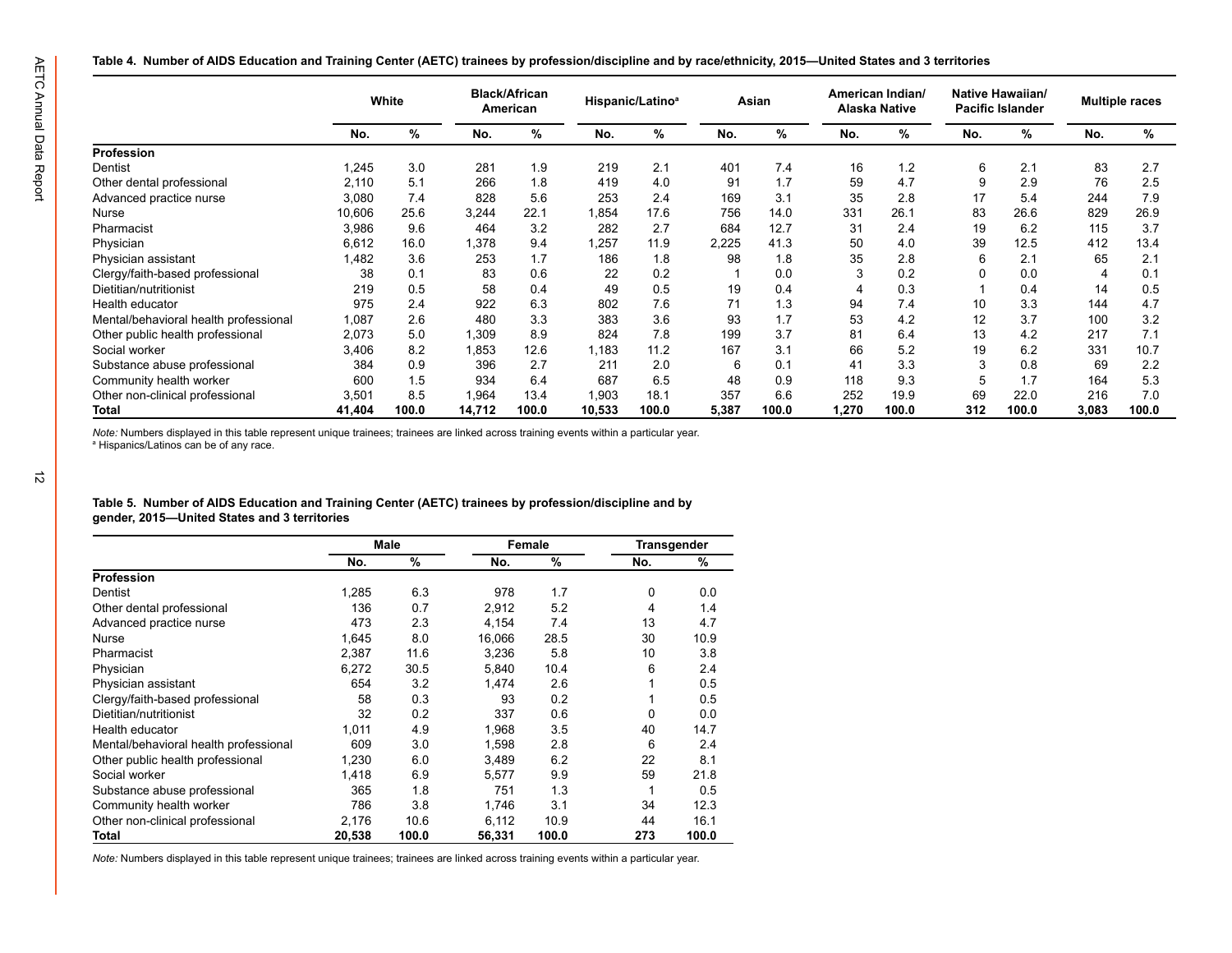|                                       |        | July 2010-June 2011 |        | July 2011-June 2012 | July 2012-June 2013 |       |        | July 2013-June 2014 | <b>July 2014-August 2015</b> |       |
|---------------------------------------|--------|---------------------|--------|---------------------|---------------------|-------|--------|---------------------|------------------------------|-------|
|                                       | No.    | %                   | No.    | %                   | No.                 | %     | No.    | %                   | No.                          | %     |
| Provide direct service to clients     |        |                     |        |                     |                     |       |        |                     |                              |       |
| Yes                                   | 66,066 | 78.9                | 64,842 | 78.0                | 66,406              | 78.7  | 62,182 | 76.9                | 59,704                       | 76.9  |
| No                                    | 17,707 | 21.1                | 18,257 | 22.0                | 17,975              | 21.3  | 18,652 | 23.1                | 17,911                       | 23.1  |
| Subtotal                              | 83,773 | 100.0               | 83,099 | 100.0               | 84,381              | 100.0 | 80,834 | 100.0               | 77,615                       | 100.0 |
| Percentage of minority clients served |        |                     |        |                     |                     |       |        |                     |                              |       |
| None per year                         | 3,892  | 6.6                 | 1,385  | 2.3                 | 3,856               | 5.9   | 6,478  | 10.1                | 1,999                        | 3.5   |
| 1-24% per year                        | 12,643 | 21.3                | 12,525 | 20.7                | 12,206              | 18.7  | 10,970 | 17.0                | 10,215                       | 17.7  |
| 25–49% per year                       | 12,252 | 20.6                | 13,167 | 21.8                | 13,440              | 20.6  | 13,305 | 20.6                | 12,289                       | 21.2  |
| 50-74% per year                       | 14,433 | 24.3                | 15,691 | 26.0                | 17,241              | 26.4  | 16,181 | 25.1                | 16,033                       | 27.7  |
| $\geq$ 75% per year                   | 16,177 | 27.2                | 17,610 | 29.2                | 18,536              | 28.4  | 17,543 | 27.2                | 17,315                       | 29.9  |
| Subtotal                              | 59,397 | 100.0               | 60,377 | 100.0               | 65,277              | 100.0 | 64,477 | 100.0               | 57,851                       | 100.0 |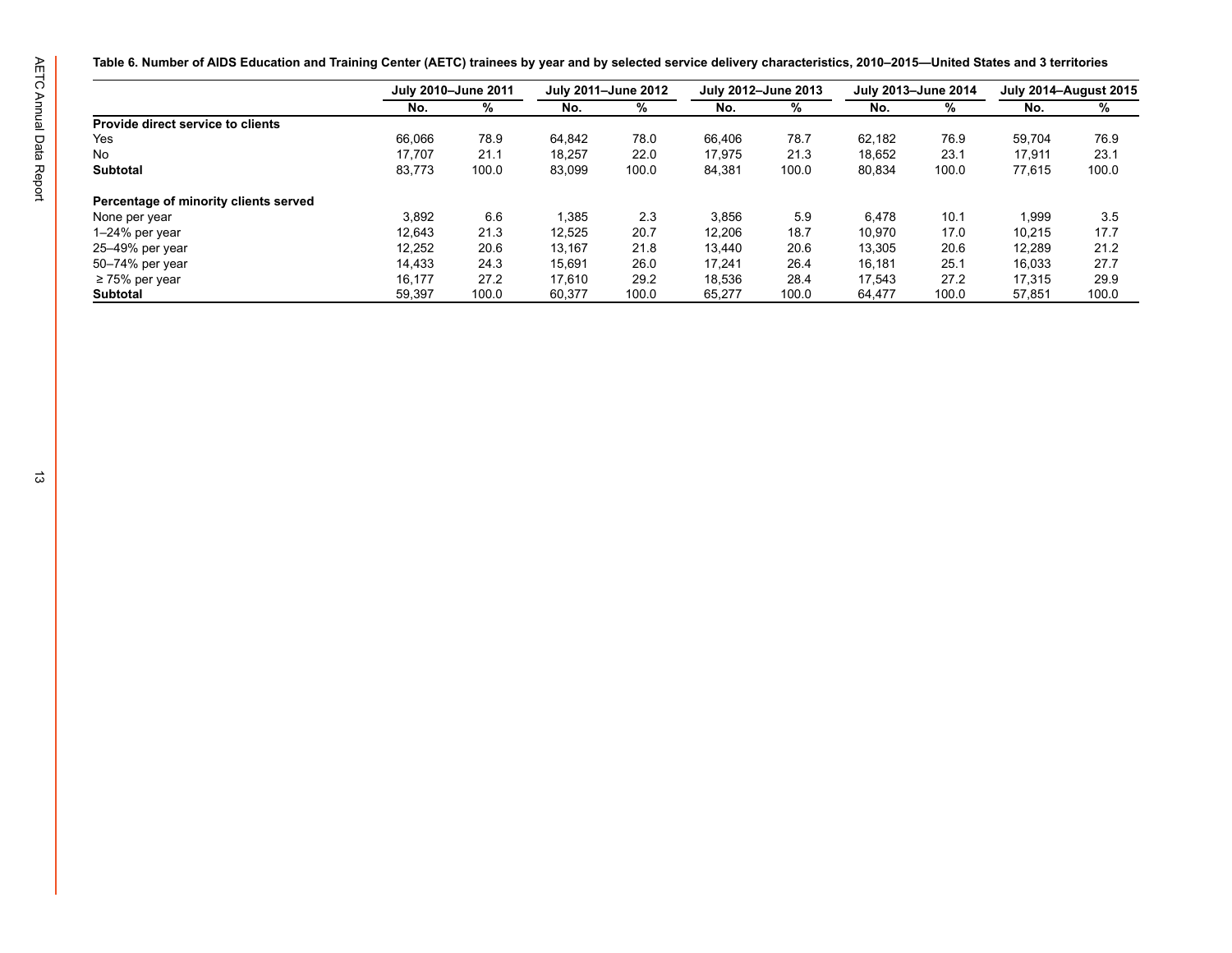|                                                                     | July 2010-June 2011 |       | July 2011-June 2012 |       | July 2012-June 2013 |       | July 2013-June 2014 |       | <b>July 2014-August 2015</b> |       |
|---------------------------------------------------------------------|---------------------|-------|---------------------|-------|---------------------|-------|---------------------|-------|------------------------------|-------|
|                                                                     | No.                 | ℅     | No.                 | %     | No.                 | %     | No.                 | %     | No.                          | %     |
| Provide direct service to PLWH                                      |                     |       |                     |       |                     |       |                     |       |                              |       |
| Yes                                                                 | 46,705              | 69.5  | 46,375              | 72.6  | 48,513              | 71.0  | 44,590              | 69.6  | 42,875                       | 73.6  |
| No                                                                  | 20,475              | 30.5  | 17,537              | 27.4  | 19,846              | 29.0  | 19,486              | 30.4  | 15,415                       | 26.5  |
| Subtotal                                                            | 67,180              | 100.0 | 63,912              | 100.0 | 68,359              | 100.0 | 64,076              | 100.0 | 58,290                       | 100.0 |
| Years of service directly to PLWH                                   |                     |       |                     |       |                     |       |                     |       |                              |       |
| $<$ 1                                                               | 11,071              | 22.9  | 6,794               | 15.1  | 13,855              | 26.0  | 12,552              | 25.7  | 13,725                       | 28.5  |
| $2 - 4$                                                             | 10,227              | 21.1  | 9,801               | 21.7  | 10,123              | 19.0  | 9,487               | 19.4  | 8,907                        | 18.5  |
| $5 - 9$                                                             | 8,368               | 17.3  | 8,833               | 19.6  | 9,169               | 17.2  | 8,283               | 17.0  | 8,150                        | 16.9  |
| $10 - 19$                                                           | 11,623              | 24.0  | 11,905              | 26.4  | 11,780              | 22.1  | 10,755              | 22.0  | 10,129                       | 21.0  |
| $\geq 20$                                                           | 7,103               | 14.7  | 7,764               | 17.2  | 8,308               | 15.6  | 7,716               | 15.8  | 7,291                        | 15.1  |
| Subtotal                                                            | 48,392              | 100.0 | 45,097              | 100.0 | 53,234              | 100.0 | 48,793              | 100.0 | 48,203                       | 100.0 |
| Estimated number of PLWH clients per month                          |                     |       |                     |       |                     |       |                     |       |                              |       |
| None per month                                                      | 2,005               | 4.4   | 1,905               | 4.2   | 2,148               | 4.5   | 2,422               | 5.5   | 2,689                        | 6.3   |
| 1-9 per month                                                       | 20,149              | 44.5  | 19,376              | 42.8  | 19,374              | 40.9  | 18,858              | 42.7  | 17,865                       | 41.9  |
| 10-19 per month                                                     | 6,360               | 14.1  | 6,682               | 14.8  | 7,014               | 14.8  | 6,516               | 14.8  | 6,195                        | 14.5  |
| 20-49 per month                                                     | 8,322               | 18.4  | 8,501               | 18.8  | 9,350               | 19.8  | 7,877               | 17.8  | 7,903                        | 18.5  |
| $\geq 50$ per month                                                 | 8,411               | 18.6  | 8,828               | 19.5  | 9,447               | 20.0  | 8,479               | 19.2  | 8,002                        | 18.8  |
| Subtotal                                                            | 45,247              | 100.0 | 45,292              | 100.0 | 47,333              | 100.0 | 44,154              | 100.0 | 42,655                       | 100.0 |
| Percentage of PLWH clients who are racial/ethnic minorities         |                     |       |                     |       |                     |       |                     |       |                              |       |
| None per year                                                       | 2,460               | 5.6   | 2,383               | 5.4   | 2,028               | 4.4   | 2,063               | 4.8   | 2,548                        | 6.1   |
| 1-24% per year                                                      | 11,451              | 26.0  | 11,192              | 25.4  | 10,968              | 23.9  | 9,912               | 23.3  | 9,586                        | 22.9  |
| 25-49% per year                                                     | 7,848               | 17.8  | 7,886               | 17.9  | 8,527               | 18.6  | 8,154               | 19.2  | 7,631                        | 18.3  |
| 50-74% per year                                                     | 10,398              | 23.6  | 10,733              | 24.3  | 12,062              | 26.3  | 10,881              | 25.6  | 10,610                       | 25.4  |
| $\geq$ 75% per year                                                 | 11,906              | 27.0  | 11,955              | 27.1  | 12,304              | 26.8  | 11,580              | 27.2  | 11,428                       | 27.3  |
| Subtotal                                                            | 44,063              | 100.0 | 44,149              | 100.0 | 45,889              | 100.0 | 42,589              | 100.0 | 41,803                       | 100.0 |
| Percentage of PLWH clients who are co-infected with hepatitis C     |                     |       |                     |       |                     |       |                     |       |                              |       |
| None per year                                                       | 5,446               | 14.3  | 5,066               | 12.4  | 5,332               | 12.4  | 6,997               | 16.9  | 7,444                        | 18.2  |
| 1-24% per year                                                      | 19,259              | 50.6  | 21,044              | 51.5  | 22,022              | 51.4  | 20,716              | 49.9  | 19,974                       | 48.7  |
| 25-49% per year                                                     | 8,957               | 23.5  | 10,019              | 24.5  | 10,397              | 24.3  | 9,500               | 22.9  | 8,883                        | 21.7  |
| 50-74% per year                                                     | 3,467               | 9.1   | 3,748               | 9.2   | 4,142               | 9.7   | 3,430               | 8.3   | 3,119                        | 7.6   |
| $\geq$ 75% per year                                                 | 971                 | 2.6   | 998                 | 2.4   | 989                 | 2.3   | 889                 | 2.1   | 1,571                        | 3.8   |
| Subtotal                                                            | 38,100              | 100.0 | 40,874              | 100.0 | 42,881              | 100.0 | 41,533              | 100.0 | 40,990                       | 100.0 |
| Percentage of PLWH clients who are receiving antiretroviral therapy |                     |       |                     |       |                     |       |                     |       |                              |       |
| None per year                                                       | 2,336               | 5.4   | 2,259               | 5.2   | 2,066               | 4.6   | 2,002               | 4.8   | 2,558                        | 6.2   |
| 1-24% per year                                                      | 9,092               | 21.0  | 8,629               | 19.9  | 8,577               | 18.9  | 7,847               | 18.6  | 7,428                        | 18.0  |
| 25-49% per year                                                     | 5,437               | 12.6  | 5,122               | 11.8  | 5,185               | 11.4  | 4,765               | 11.3  | 4,377                        | 10.6  |
| 50-74% per year                                                     | 11,533              | 26.6  | 11,367              | 26.2  | 10,934              | 24.1  | 9,554               | 22.7  | 8,512                        | 20.6  |
| $\geq$ 75% per year                                                 | 14,940              | 34.5  | 16,067              | 37.0  | 18,573              | 41.0  | 17,953              | 42.6  | 18,494                       | 44.7  |
| Subtotal                                                            | 43,338              | 100.0 | 43,444              | 100.0 | 45,336              | 100.0 | 42,120              | 100.0 | 41,368                       | 100.0 |
| Percentage of PLWH clients who are women                            |                     |       |                     |       |                     |       |                     |       |                              |       |
| None per year                                                       | 7,230               | 16.6  | 6,817               | 15.6  | 6,689               | 14.7  | 7,090               | 16.8  | 6,625                        | 16.0  |
| 1-24% per year                                                      | 16,612              | 38.2  | 16,461              | 37.7  | 17,390              | 38.2  | 16,024              | 37.9  | 16,341                       | 39.4  |
| 25-49% per year                                                     | 12,052              | 27.7  | 12,690              | 29.1  | 13,526              | 29.7  | 12,345              | 29.2  | 11,894                       | 28.7  |
| 50-74% per year                                                     | 5,032               | 11.6  | 5,452               | 12.5  | 5,689               | 12.5  | 4,840               | 11.5  | 4,716                        | 11.4  |
| $\geq$ 75% per year                                                 | 2,545               | 5.9   | 2,256               | 5.2   | 2,293               | 5.0   | 1,966               | 4.7   | 1,866                        | 4.5   |
|                                                                     |                     |       |                     |       |                     |       |                     |       |                              |       |
| Subtotal                                                            | 43,471              | 100.0 | 43,676              | 100.0 | 45,588              | 100.0 | 42,266              | 100.0 | 41,442                       | 100.0 |